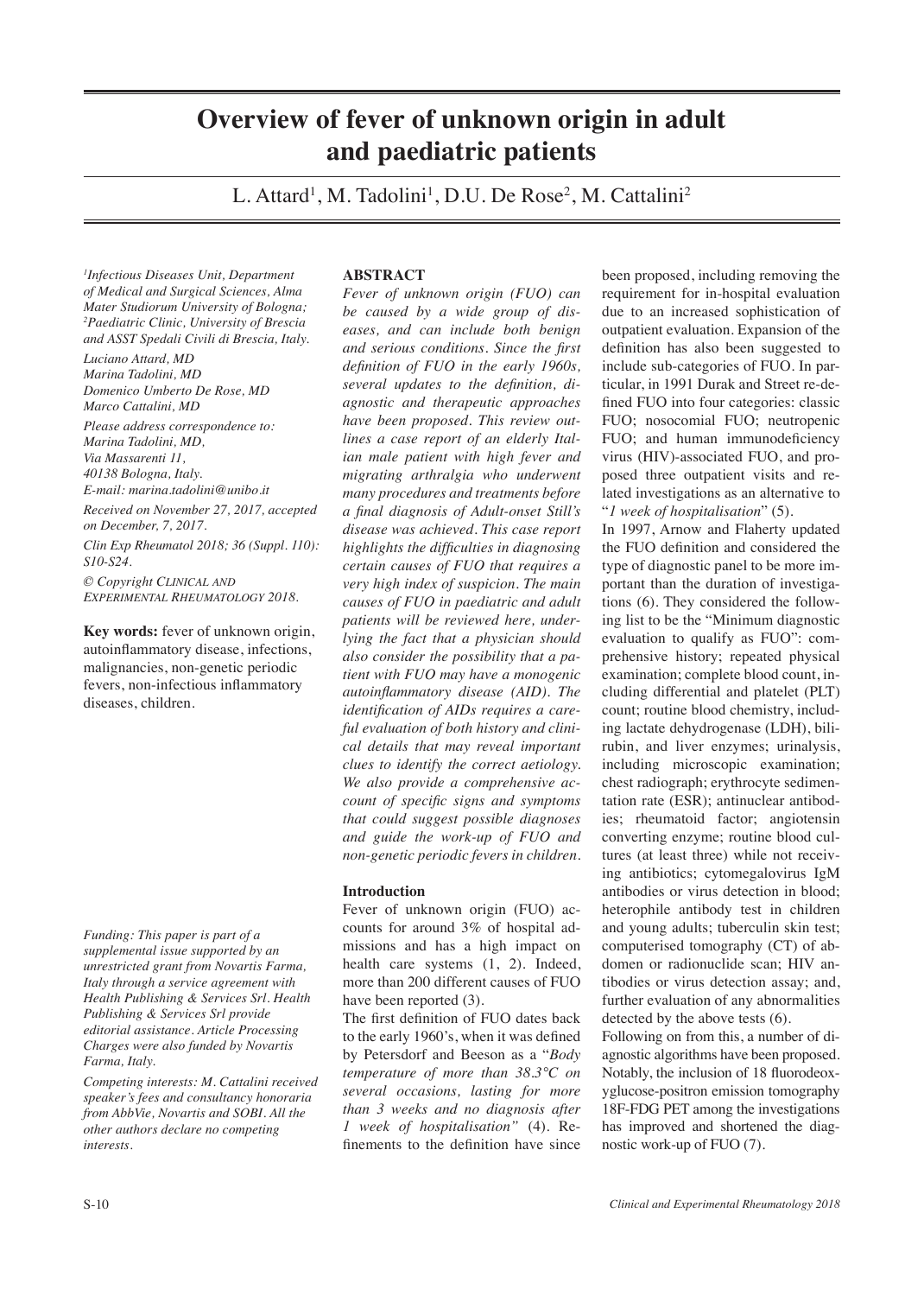# **Case report: an adult patient**

An Italian male patient aged 69 years old, with a mechanical aortic valve, was admitted to the Internal Medicine ward due to high fever (up to 39°C) and migrating arthralgia, which had started ten days prior. Before being admitted, he had been treated with clarithromycin, which was stopped due to the occurrence of skin rash, and later with amoxicillin-clavulanate, without resolution of the fever. At admission he presented with papular skin rash in the pretibial region, bilaterally. Blood investigations showed white blood cells (WBC) 15,600/mmc, PLT count 405,000/mmc, ESR 114 mm/h, C-reactive protein (CRP) 29 mg/dl, beta-2 microglobulin 7.8 mg/L, procalcitonin (PCT) 2.2 mg/ dl, LDH 894 U/L; Interferon-gamma Release Assay (IGRA) test was indeterminate. Widal test, serology for Brucella and HIV, human herpesvirus (HHV)-8, cytomegalovirus (CMV), Epstein-Barr virus (EBV), hepatitis A virus, hepatitis B virus (HBV), hepatitis C virus (HCV), enterovirus, parvovirus B19, Dengue, Chikungunya, *Treponema, Francisella, Bartonella, Borrelia, Rickettsia, Coxiella, Leishmania, Toxoplasma, Chlamydia,* and *Mycoplasma* did not show any active infections. Polymerase chain reaction (PCR) for HCV, HBV, CMV, EBV, and HHV-6 were negative. More than 10 blood cultures for bacteria and mycobacteria were negative. Chest x-ray, chest and abdominal CT scan, transthoracic and transoesophageal echocardiography, and colonoscopy were all negative. 18F-FDG PET showed multiple mediastinal and abdominal lymph nodes uptake (SUV max 15), diffuse splenic (SUV max 6.5), and diffuse bone uptake. Laterocervical lymph node biopsy and bone marrow biopsy and aspirate showed non-specific reactive hyperplasia, and immunohistochemistry showed the predominance of CD8 positive lymphocytes; PCR for *Leishmania* and *Mycobacterium tuberculosis*, and mycobacterial cultures on these samples were negative.

Soon after admission, the patient was started on daptomycin, piperacillintazobactam and rifampin due to suspected prosthetic endocarditis, followed by normalisation of acute phase reactants. However, due to a relapse of these parameters (PCT 62 mg/ml, CRP 27 mg/dl, lactic acid 24 mg/dl, ferritin 6921 ng/ml, LDH 1512 U/L) the patient was switched to meropenem and linezolid with apyrexia for 7 days. Following this, the patient experienced a relapse of fever. *Candida* spp. was isolated in blood culture, and the patient was treated with caspofungin. Due to a recurrence of skin rash on the arms, legs, and trunk, the patient underwent skin biopsy, which raised the suspicion of psoriasis. He was then treated with topical steroids with fast improvement of the skin rash. At the same time, fever and joint pain disappeared and blood tests were normal. He was then discharged after 35 days in a good clinical condition with a diagnosis of recurrent infections due to the onset of psoriatic arthritis.

Five years later, the patient reported to the Emergency Department due to a recurrence of fever (up to 38°C), night sweats, loss of body weight, and arthralgia over the previous month. Before reporting to hospital, he had been treated with amoxicillin-clavulanate for 6 days without benefit. He complained of a transient rash on the back. WBC were 16,670/mmc (Neutrophils: 93%), CRP 5.93 mg/dl, LDH 600 U/L; chest x-ray was negative. He was admitted for further investigations: blood tests showed WBC 20,000/mmc (Neutrophils: 92%), haemoglobin 10.9 g/dl, beta-2 microglobulin 6.8 mg/L, PCT 1.9 mg/dl, ferritin 7,500 ng/ ml, and thyroid function was normal. Two sets of blood cultures were negative. IGRA test was negative. Widal test and serology for Brucella and CMV, *Toxoplasma, Chlamydia, Borrelia*, EBV, HIV, *Treponema, Pallidum, Leptospira, Rickettsia, Bartonella, Aspergillus, Histoplasma, Coxiella,* and *Leishmania* ruled out active infections. CMV DNA PCR and blood smears for Malaria were negative as was Galactomannan and Cryptococcal antigen on serum. Abdominal ultrasound was also negative. 18F-FDG PET showed mild multiple mediastinal, axillary, and inguinal lymph nodes uptake. Transthoracic and transoesophageal echocardi-

ography, and colonoscopy were negative. Chest high-resolution CT showed bilateral peripheral micronodules and multiple mediastinal lymphadenopathies. The patient was initially treated with piperacillin-tazobactam without effect, and then, due to an impairment of acute phase reactants (PCT 65 mg/ dl), teicoplanin and fluconazole were added with resolution of fever. The patient was discharged after 30 days and referred to the Fever of Unknown Origin outpatient clinic, Infectious Disease Unit. At that time he was apyretic; he reported asthenia and marked loss of body weight (10 kg over the previous 2 months). WBC were 7,490/mmc (Neutrophils: 63%, Eosinophils 9.2%), ESR 92 mm/h, CRP 3.38 mg/dl, beta-2 microglobulin 8 mg/L, interleukin-6 19.8 ng/ml, serum amyloid A 5.23 mg/dl, fibrinogen 405 mg/dl, LDH 525 U/L, and ferritin 2,370 ng/ml. After 10 days he reported a recurrence of high fever and joint pain. According to his clinical history and laboratory features, a diagnosis of Adult-onset Still's disease (AOSD) was formulated based on four major and three minor Yamaguchi criteria. Antibodies to *Strongyloides stercoralis* were positive and he was treated with oral ivermectin for 2 days before starting steroids. After the start of steroid treatment, the patient achieved complete recovery after a period of one month. He did not show any febrile episodes nor other symptoms while on steroid treatment.

The diagnostic and therapeutic approaches carried out in this patient were particularly aggressive as a blood stream infection was suspected in consideration of his aortic mechanic valve and high values of PCT. The spontaneous remission of fever (related to AOSD) was considered twice to be the effect of antibiotic treatment. However, the correct interpretation of signs, symptoms and lab tests (*e.g.* hyperferritinemia) would have spared useless high cost diagnostic tests, less invasive procedures and treatments, and would probably have achieved the final diagnosis much earlier, with significant advantage to the individual and a reduced cost in health resources. Whilst PCT is considered a strong predictive marker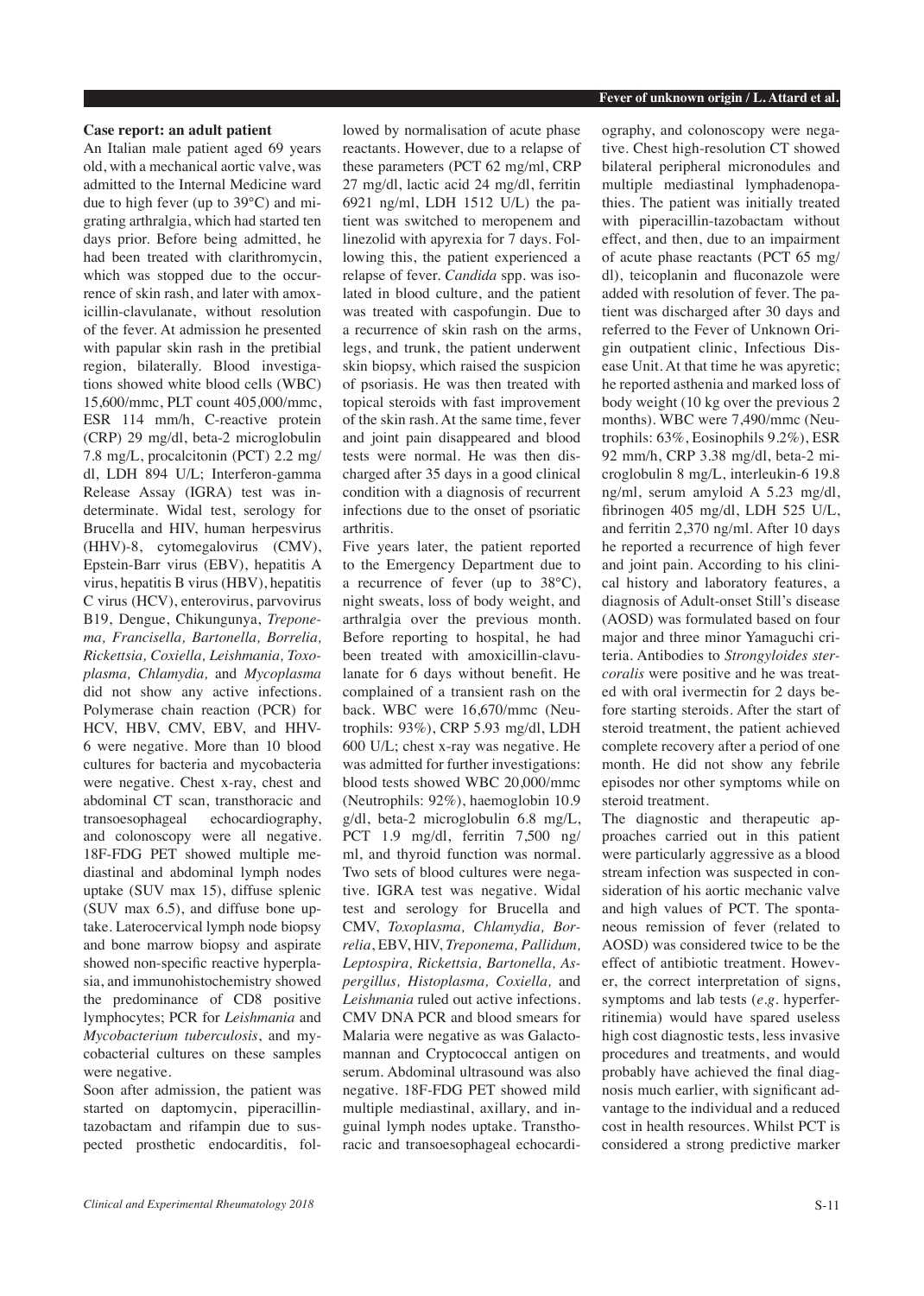# **Table I.** Causes of fever of unknown origin in adults [modified from Cunha *et al.* 2015 (54)].

| Main causes of classic FUO in adults                                                                                                                                                                                                                                                                                                                                                                                                                                                                                                             |                                                                                                                                                                                                                                                                                                                                                      |                                                                                                                                                                                                                          |                                                                                                                                                                                                                                                                                                                                                                                                                                                                                                                                                          |
|--------------------------------------------------------------------------------------------------------------------------------------------------------------------------------------------------------------------------------------------------------------------------------------------------------------------------------------------------------------------------------------------------------------------------------------------------------------------------------------------------------------------------------------------------|------------------------------------------------------------------------------------------------------------------------------------------------------------------------------------------------------------------------------------------------------------------------------------------------------------------------------------------------------|--------------------------------------------------------------------------------------------------------------------------------------------------------------------------------------------------------------------------|----------------------------------------------------------------------------------------------------------------------------------------------------------------------------------------------------------------------------------------------------------------------------------------------------------------------------------------------------------------------------------------------------------------------------------------------------------------------------------------------------------------------------------------------------------|
| Infections                                                                                                                                                                                                                                                                                                                                                                                                                                                                                                                                       | <b>NIID</b>                                                                                                                                                                                                                                                                                                                                          | Malignancy                                                                                                                                                                                                               | Miscellaneous                                                                                                                                                                                                                                                                                                                                                                                                                                                                                                                                            |
| <b>Bacterial</b><br>1. Subacute endocarditis<br>2. Abdominal, pelvic and renal<br>abscess<br>3. Spondylodiscitis<br>4. Chronic prostatitis<br>5. Periapical dental abscess<br>6. Vascular graft infection<br>7. Extrapulmonary and miliary<br>tuberculosis<br>8. Typhoid fever<br>9. Bartonellosis<br>10. Borreliosis<br>11. Brucellosis<br>12. Non-tuberculous mycobacteria<br>13.Q fever<br>14. Whipple disease<br>15. Actinomycosis<br>16. Syphilis<br>17. Listeriosis<br>Viral<br>1. CMV<br>2. EBV<br>3. Multicentric Castleman's<br>disease | 1. AOSD<br>2. Polymyalgia rheumatica/giant<br>vessels arteritis<br>3. Sarcoidosis<br>4. Polyarteritis nodosa<br>5. Systemic lupus erythematous<br>6. Rheumatoid arthritis<br>7. Small vessels vasculitis<br>8. Takayasu's arteritis<br>9. Kikuchis' disease<br>10. Polyarticular gout<br>11. Behçet's disease<br>12. Late-onset rheumatoid arthritis | 1. Lymphoma (HL, NHL)<br>2. Solid tumours (renal cell<br>carcinoma, hepatocellular<br>carcinoma, tumour metastatic<br>to the liver)<br>3. Myelodysplastic syndrome<br>4. Leukaemia<br>5. Atrial myxoma<br>6. CNS tumours | 1. De Quervain thyroiditis<br>2. Drug fever<br>3. Factitious fever<br>4. Inflammatory bowel diseases<br>5. Sweet syndrome<br>6. Deep vein thrombosis/pulmo-<br>nary embolism<br>7. Hypersensitivity pneumonia<br>8. Schnitzler syndrome<br>9. Hemophagocytic syndrome<br>Hereditary AutoInflammatory<br>Diseases (AIDs)<br>1. Familial Mediterranean fever<br>(FMF)<br>2. Tumour necrosis factor<br>receptor-associated periodic<br>syndrome (TRAPS)<br>3. Cryopyrin-associated periodic<br>syndromes (CAPS)<br>4. Mevalonate kinase deficiency<br>(MKD) |
| Fungal<br>1. Histoplasmosis (disseminated)<br>Parasitic<br>1. Visceral leishmaniosis<br>2. Malaria<br>3. Toxoplasmosis<br>4. Amoebic abscess                                                                                                                                                                                                                                                                                                                                                                                                     |                                                                                                                                                                                                                                                                                                                                                      |                                                                                                                                                                                                                          |                                                                                                                                                                                                                                                                                                                                                                                                                                                                                                                                                          |

AOSD: Adult onset Still's disease; CMV: cytomegalovirus; EBV: Epstein-Barr virus; FUO: fever of unknown origin; HL: Hodgkin's lymphoma; NHL: non-Hodgkin's lymphoma; NIID: non-infectious inflammatory diseases.

of bacterial infections, especially sepsis, some FUO-causing diseases may also increase this protein. Among these, AOSD and DRESS (Drug reaction with Systemic Symptoms) can dramatically increase PCT values (8-11).

## **FUO in adults**

Among the causes of FUO in adults, the so-called "big three" categories are: "infections", "non-infectious inflammatory diseases (NIID)", and "malignancies"; a fourth category, known as "miscellaneous", assembles diseases not fitting the previous categories (see Table I) (12). The rate of undiagnosed FUOs has dropped from over 75% in the 1930's to less than 10% in the 1950s. However, the rate of FUOs classified as "undiagnosed" has increased steadily over the last decade (12).

According to the trend over time of fever and acute phase reactants increment, FUO may be defined as "continuous" or "recurrent". Recurrent FUO was defined as classic FUO with feverfree intervals associated with normalisation of acute phase reactants lasting at least 2 weeks (13, 14).

Recurrent or episodic FUO is probably the most intriguing subtype of FUO and the most challenging to diagnose. A recurrent fever pattern is an independent predictive factor of missed final diagnosis, which is reached in 24-52% of recurrent FUOs *versus* 69-82% in continuous FUOs (15-20).

Recurrent FUO was responsible for around 18-42% of cases in a large series of patients with FUO (17). A large number of patients have a prolonged disease duration, which may last up to several years (17). The symptom-free period may vary from weeks to years.

The so-called "big three" categories account only for 20-30% of recurrent FUOs causes (17). Among "infections", osteomyelitis, endocarditis, infected vascular prosthesis, deep seated abscesses, prostatitis, cholangitis, mastoiditis, as well as infections by *Yersinia, Borrelia, Coxiella, Mycobacteria* (tuberculosis and non-tuberculous mycobacteria), and malaria due to *Plasmodium ovale* or *P. vivax* may present with a recurrent pattern of FUO (17). Among "malignancies", the "Pel-Ebstein fever" pattern of Hodgkin's lymphoma and Non-Hodgkin's lymphoma (21) is notorious, however colon carcinoma may also be characterised by recurrent fever (17). As far as "NIIDs" are concerned, AOSD typically shows a recurrent FUO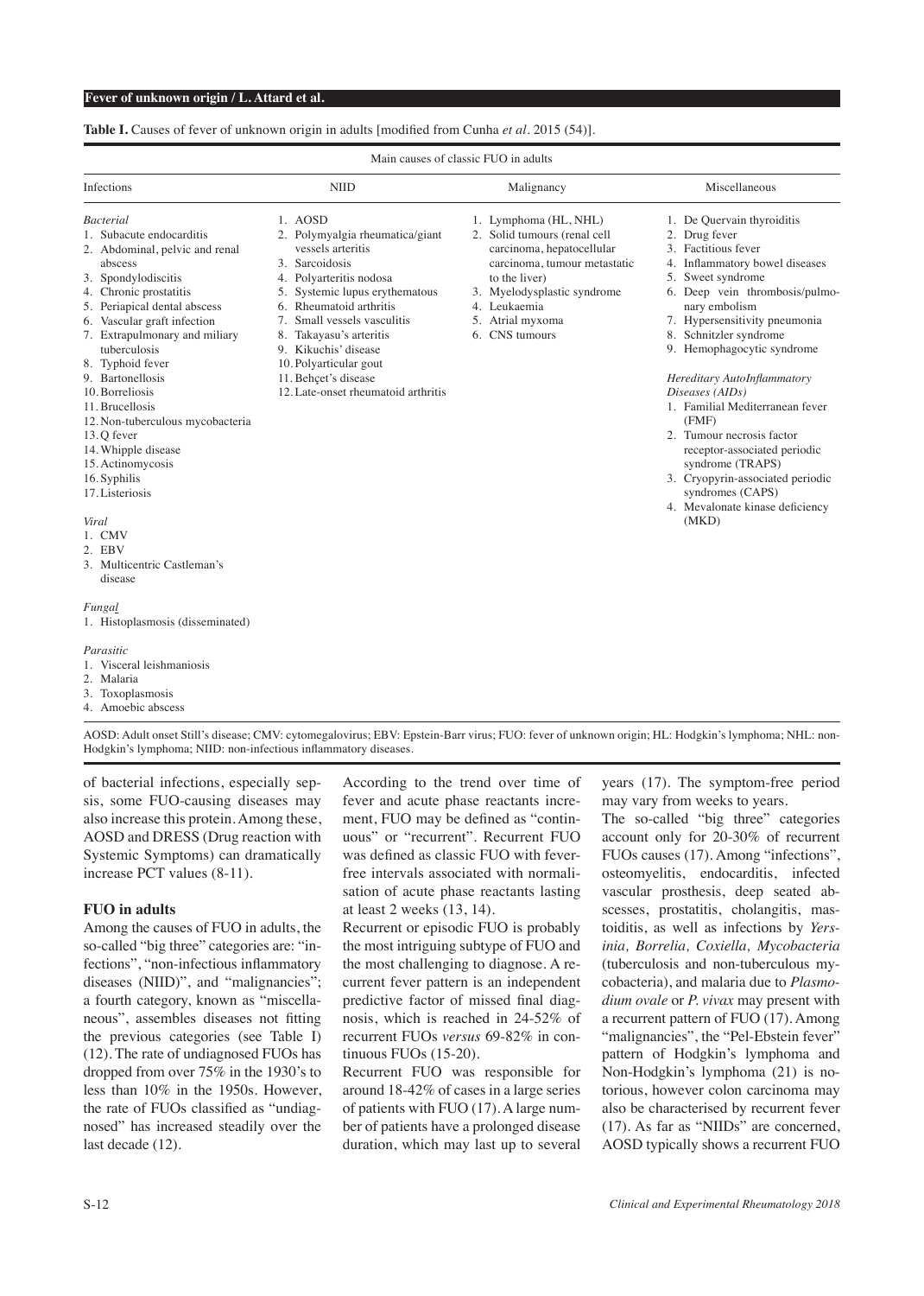pattern (22, 23); Behçet's disease and inflammatory bowel disease (IBD) may also present with recurrent fever (17). Among the fourth category "miscellaneous", recurrent FUO may be related to hypersensitivity pneumonia and lung embolism (17), and autoinflammatory disorders such as hemophagocytic lymphohistiocytosis and Schnitzler's syndrome (24-26). Finally, the hereditary periodic fever syndrome known as familial Mediterranean fever (FMF) shows a regular "periodic" succession of fever together with spikes of acute phase reactants. The diagnostic workup of these diseases needs to include genetic tests, taking into consideration that, at least for FMF and especially in adulthood, the negativity of the available genetic tests cannot rule out the genetic disease (27-30).

In addition, the so-called "three minor categories" of FUO (factitious fever, drug-related fever, and habitual hyperthermia), are frequently forgotten by less experienced clinicians and should be considered as well as possible causes of recurrent FUOs. Since these conditions are easy to rule out, they should always be investigated before starting a classical FUO work-up (31).

# **FUO in children**

Paediatricians deal everyday with febrile children. Indeed, fever, defined as a rectal temperature >38.0°C (100.4°F), is one of the most common reasons for seeking medical evaluation for children and infants, and the most common cause for which children are brought to emergency departments (32). In the majority of cases the cause of fever is easily identifiable with no or few exams and appropriate treatment is straightforward (33). Nonetheless, fever in children requires special consideration and in a minority of cases the clinical picture may be complicated by its persistence in the absence of obvious causes (FUO), or by the recurrence of fever episodes (recurrent fevers). This review will focus on the latter two conditions. An initial consideration for the discussion of fever in children is that measuring the temperature in children can be difficult, especially when they are uncooperative or restless. In addition,

**Table II.** Causes of fever of unknown origin (FUO) in children [modified from Antoon *et al.* 2015 (33) and Chusid 2017 (37)].

| Causes of FUO in children                                                                                                                                                                                                                                                                                                                  |                                                                                                                                                                                                                                                                                                                                                                                                                                                                                                                                                                                                                                                                                                                             |  |
|--------------------------------------------------------------------------------------------------------------------------------------------------------------------------------------------------------------------------------------------------------------------------------------------------------------------------------------------|-----------------------------------------------------------------------------------------------------------------------------------------------------------------------------------------------------------------------------------------------------------------------------------------------------------------------------------------------------------------------------------------------------------------------------------------------------------------------------------------------------------------------------------------------------------------------------------------------------------------------------------------------------------------------------------------------------------------------------|--|
| <b>Infectious Causes</b>                                                                                                                                                                                                                                                                                                                   | Non-infectious Causes                                                                                                                                                                                                                                                                                                                                                                                                                                                                                                                                                                                                                                                                                                       |  |
| <i>Bacterial</i><br>1. Abscess<br>2. Bartonellosis<br>3. Brucellosis<br>4. Leptospirosis<br>5. Mastoiditis<br>6. Mycoplasma pneumoniae<br>7. Osteomyelitis<br>8. Pyelonephritis<br>9. Rat bite fever<br>10. Salmonellosis<br>11. Sinusitis<br>12. Tuberculosis<br>13. Non-tuberculous mycobacteria<br>14. Tularemia<br>15. Kingella kingae | Oncological<br>1. Leukaemia<br>2. Lymphoma<br>3. Langerhans cell histiocytosis<br>4. Neuroblastoma<br>5. Hemophagocytic lymphohistiocytosis                                                                                                                                                                                                                                                                                                                                                                                                                                                                                                                                                                                 |  |
| Viral<br>1. Cytomegalovirus<br>2. Epstein-Barr virus<br>3. Human immunodeficiency virus                                                                                                                                                                                                                                                    | <i>Inflammatory</i><br>1. Behçet's disease<br>2. Inflammatory bowel disease<br>3. Hyperthyroidism<br>4. Granulomatosis (with polyangiitis)<br>5. Juvenile idiopathic arthritis<br>6. Kawasaki disease<br>7. Polyarteritis nodosa<br>8. Sarcoidosis<br>9. Systemic lupus erythematous (SLE)<br>10. Antiphospholipid antibody syndrome<br>11. Subacute thyroiditis                                                                                                                                                                                                                                                                                                                                                            |  |
| Fungal<br>1. Blastomycosis (non-pulmonary)<br>2. Histoplasmosis (disseminated)<br>3. Cryptosporidium                                                                                                                                                                                                                                       | <i>Periodic fever</i><br>1. Periodic fevers, aphthous stomatitis, pharyn-<br>gitis, cervical adenitis (PFAPA)<br>2. Cyclic neutropenia<br>Autoinflammatory diseases (AIDs)<br>1. Familial Mediterranean fever (FMF)<br>2. Tumour necrosis factor Receptor-Associated<br>Periodic Syndrome (TRAPS)<br>3. Cryopyrin-associated Periodic Syndromes<br>(CAPS)<br>4. Mevalonate Kinase Deficiency (MKD)<br>5. Others (Deficiency of the IL-1-receptor an-<br>tagonist [DIRA]; Majeed syndrome [MS];<br>Autoinflammation with infantile enterocol-<br>itis [AIEC]; Blau syndrome/early-onset sar-<br>coidosis; NLRP12-associated autoinflamma-<br>tory disorder; STING-associated vasculopa-<br>thy with onset in infancy [SAVI]) |  |
| <i>Other</i><br>1. Leishmaniasis<br>2. Lymphogranuloma venereum<br>3. Malaria<br>4. Psittacosis<br>5. O fever<br>6. Rocky Mountain spotted fever<br>7. Toxoplasmosis<br>8. Visceral larva migrans                                                                                                                                          | <i>Other</i><br>1. Diabetes insipidus<br>2. Factitious fever<br>3. Munchausen's syndrome by proxy<br>4. Familial dysautonomia<br>5. Pancreatitis<br>6. Serum sickness<br>7. Kikuchi-Fujimoto disease<br>8. Drug fever<br>9. Sweet syndrome                                                                                                                                                                                                                                                                                                                                                                                                                                                                                  |  |

parents use different methods to measure temperature (34). Rectal measurement is preferred in most children, since it is more accurate than the use of peripheral thermometers (tympanic membrane, temporal artery, axillary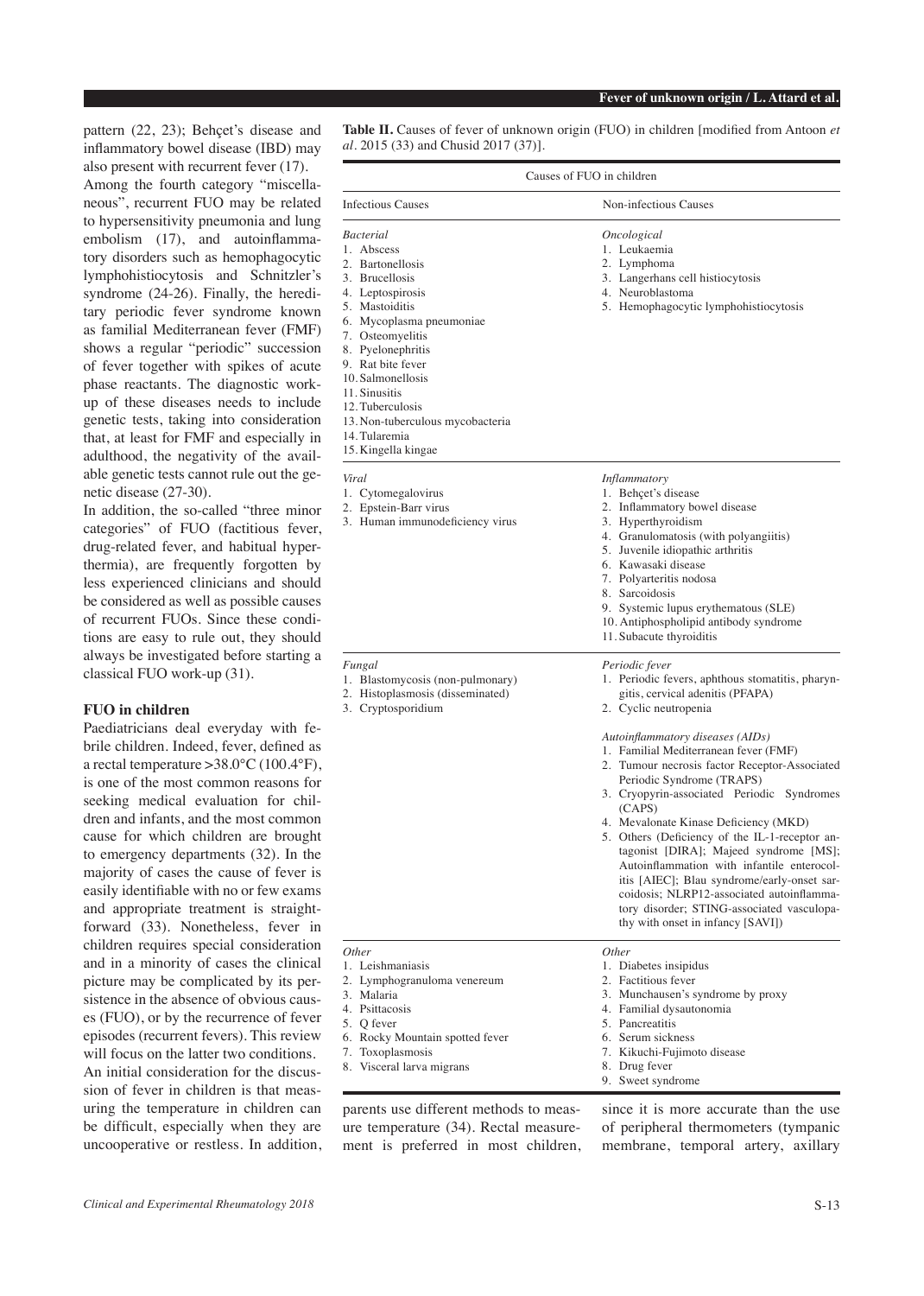**Table III.** Approach to fever of unknown origin (FUO) in children according to history [modified from Antoon *et al.* 2015 (33), Chusid 2017 (37), and Torreggiani *et al.* 2016 (55)].

| Duration and pattern of fever<br>Continuous fever | Temperature remains elevated throughout the day but Pneumonia; meningitis; urinary tract infection<br>does not fluctuate more than 1°C in 24 hours.                                                                                                                                                                                                                                                    |                                                                                                                                                                                                                                                                                                                                                                     |
|---------------------------------------------------|--------------------------------------------------------------------------------------------------------------------------------------------------------------------------------------------------------------------------------------------------------------------------------------------------------------------------------------------------------------------------------------------------------|---------------------------------------------------------------------------------------------------------------------------------------------------------------------------------------------------------------------------------------------------------------------------------------------------------------------------------------------------------------------|
| Remittent fever                                   | Temperature remains elevated throughout the day and Endocarditis; Brucellosis; Typhoid infection (Wunderlich's curve)<br>fluctuates more than 1°C in 24 hours.                                                                                                                                                                                                                                         |                                                                                                                                                                                                                                                                                                                                                                     |
| Intermittent fever                                | cycling back to normal for the remaining hours.                                                                                                                                                                                                                                                                                                                                                        | Temperature is elevated for some hours in a day, later Tuberculosis; Malaria (Quotidian fever with a 24-hour periodicity<br>for Plasmodium falciparum or P. knowlesi; Tertian fever with a<br>48-hour periodicity for P. vivax or P. ovale; Quartan fever with a<br>72-hour periodicity for P. malariae malaria); Systemic Juvenile<br>Idiopathic Arthritis (sJIA). |
| Septic fever                                      | Temperature remains elevated and often fluctuates<br>up to $5^{\circ}$ C in 24 hours.                                                                                                                                                                                                                                                                                                                  | Septicaemia                                                                                                                                                                                                                                                                                                                                                         |
| Pel-Ebstein fever                                 | Regular alternation of high-grade fever that keeps<br>rising and falling approximately every 7-10 days.                                                                                                                                                                                                                                                                                                | Hodgkin's lymphoma; infectious diseases                                                                                                                                                                                                                                                                                                                             |
| Relapsing fever                                   | Recurring episodes of high fever usually lasting<br>3 to 7 days, followed by a few days with a normal<br>temperature.                                                                                                                                                                                                                                                                                  | Louse-borne relapsing fever (Borrelia recurrentis, seen mostly in<br>Africa and associated with poverty and crowding) and tick-borne<br>relapsing fever (other Borrelia species such as B. hermsii,<br>distributed worldwide).                                                                                                                                      |
| Recurrent fever                                   | Recurring febrile episodes usually associated with<br>the same predictable symptoms, with seeming<br>remission of the disease and fever-free intervals.                                                                                                                                                                                                                                                | PFAPA syndrome; cyclic neutropenia; AIDs                                                                                                                                                                                                                                                                                                                            |
| Age                                               |                                                                                                                                                                                                                                                                                                                                                                                                        |                                                                                                                                                                                                                                                                                                                                                                     |
| Newborns                                          | Check for relevant perinatal risk factors for Severe Bacterial Infection (SBI): maternal premature rupture of membranes<br>>18 h for term newborns and >12 h for preterm newborns; maternal intrapartum fever >38 $^{\circ}$ C; foul-smelling amniotic<br>fluid; maternal swabs; neonatal asphyxia; prematurity (56).                                                                                  |                                                                                                                                                                                                                                                                                                                                                                     |
| Infants $1-3$ months                              | Remember that late-onset sepsis could occur up to 90 days of life and are acquired from the caregiving environment.<br>Investigate about these following risk factors: prematurity; Central venous catheterisation (duration >10 days); nasal can-<br>nula or continuous positive airway pressure (CPAP) use; H 2-receptor blocker or proton pump inhibitor (PPI) use, and GI<br>tract pathology (57). |                                                                                                                                                                                                                                                                                                                                                                     |
| Children and adolescents                          | Investigate GI symptoms, growth failure, malnutrition, pubertal delay, and bone demineralisation: approximately 20–<br>30% of all patients with Crohn's disease present when they are younger than 20 years of age. Also, other autoimmune<br>diseases often start in adolescence.                                                                                                                     |                                                                                                                                                                                                                                                                                                                                                                     |
| History of exposure to wild or domestic animals   |                                                                                                                                                                                                                                                                                                                                                                                                        |                                                                                                                                                                                                                                                                                                                                                                     |
| Birds                                             | Psittacosis                                                                                                                                                                                                                                                                                                                                                                                            |                                                                                                                                                                                                                                                                                                                                                                     |
| Cats                                              | Bartonellosis, Toxoplasmosis                                                                                                                                                                                                                                                                                                                                                                           |                                                                                                                                                                                                                                                                                                                                                                     |
| Dogs                                              | Salmonella infections                                                                                                                                                                                                                                                                                                                                                                                  |                                                                                                                                                                                                                                                                                                                                                                     |
| Lizards, snakes, fish, and turtles                |                                                                                                                                                                                                                                                                                                                                                                                                        | Salmonella infections (even without direct contact with infants and toddlers because of contamination of the child's                                                                                                                                                                                                                                                |
|                                                   | environment with fecal material)                                                                                                                                                                                                                                                                                                                                                                       |                                                                                                                                                                                                                                                                                                                                                                     |
| Rabbits                                           | Salmonella infections, tularemia                                                                                                                                                                                                                                                                                                                                                                       |                                                                                                                                                                                                                                                                                                                                                                     |
| Rat exposure<br>Squirrels                         | Rat bite fever<br>Toxoplasmosis, Rickettsia                                                                                                                                                                                                                                                                                                                                                            |                                                                                                                                                                                                                                                                                                                                                                     |
|                                                   |                                                                                                                                                                                                                                                                                                                                                                                                        |                                                                                                                                                                                                                                                                                                                                                                     |
| Ingestion of contaminated food or water           |                                                                                                                                                                                                                                                                                                                                                                                                        |                                                                                                                                                                                                                                                                                                                                                                     |
| Unpasteurised milk and soft                       |                                                                                                                                                                                                                                                                                                                                                                                                        | Brucellosis; intestinal tuberculosis; listeriosis; Campylobacter, enteropathogenic Escherichia coli or Salmonella                                                                                                                                                                                                                                                   |
| cheeses                                           | infections                                                                                                                                                                                                                                                                                                                                                                                             |                                                                                                                                                                                                                                                                                                                                                                     |
|                                                   | History of pica (ingestion of dirt) Toxocara (visceral larva migrans) infection                                                                                                                                                                                                                                                                                                                        |                                                                                                                                                                                                                                                                                                                                                                     |
| Travels: endemic countries for some pathogens     |                                                                                                                                                                                                                                                                                                                                                                                                        |                                                                                                                                                                                                                                                                                                                                                                     |
| Lyme disease                                      |                                                                                                                                                                                                                                                                                                                                                                                                        | Northern hemisphere temperate regions: Europe (particularly in Slovenia, Austria, United Kingdom), North America                                                                                                                                                                                                                                                    |
| Malaria                                           | Sub-Saharan Africa, South East Asia, Central and South America                                                                                                                                                                                                                                                                                                                                         |                                                                                                                                                                                                                                                                                                                                                                     |
| Relapsing fever                                   | Africa, Western United States, Mexico, Central and South America, Mediterranean region, Central Asia                                                                                                                                                                                                                                                                                                   |                                                                                                                                                                                                                                                                                                                                                                     |
| Rickettsia                                        | Almost everywhere                                                                                                                                                                                                                                                                                                                                                                                      |                                                                                                                                                                                                                                                                                                                                                                     |
| Tularemia (Francisellatularensis)                 | Turkmenistan)                                                                                                                                                                                                                                                                                                                                                                                          | North America (USA, Canada, Mexico), Europe (Finland and Sweden) and Asia (Russian Federation, Kazakhstan,                                                                                                                                                                                                                                                          |
| Visceral leishmaniasis                            | Indian subcontinent, East Africa, Brazil, Southern Europe                                                                                                                                                                                                                                                                                                                                              |                                                                                                                                                                                                                                                                                                                                                                     |
|                                                   |                                                                                                                                                                                                                                                                                                                                                                                                        | Adopted children may have been infected before adoption in their country of origin with a variety of infectious agents including tuberculosis, buman im                                                                                                                                                                                                             |

lopted children may have been infected before adoption in their country of origin with a variety of infectious agents including tuberculosis, hu munodeficiency virus, hepatitis B or C, or even malaria or typhoid in their country of origin (58).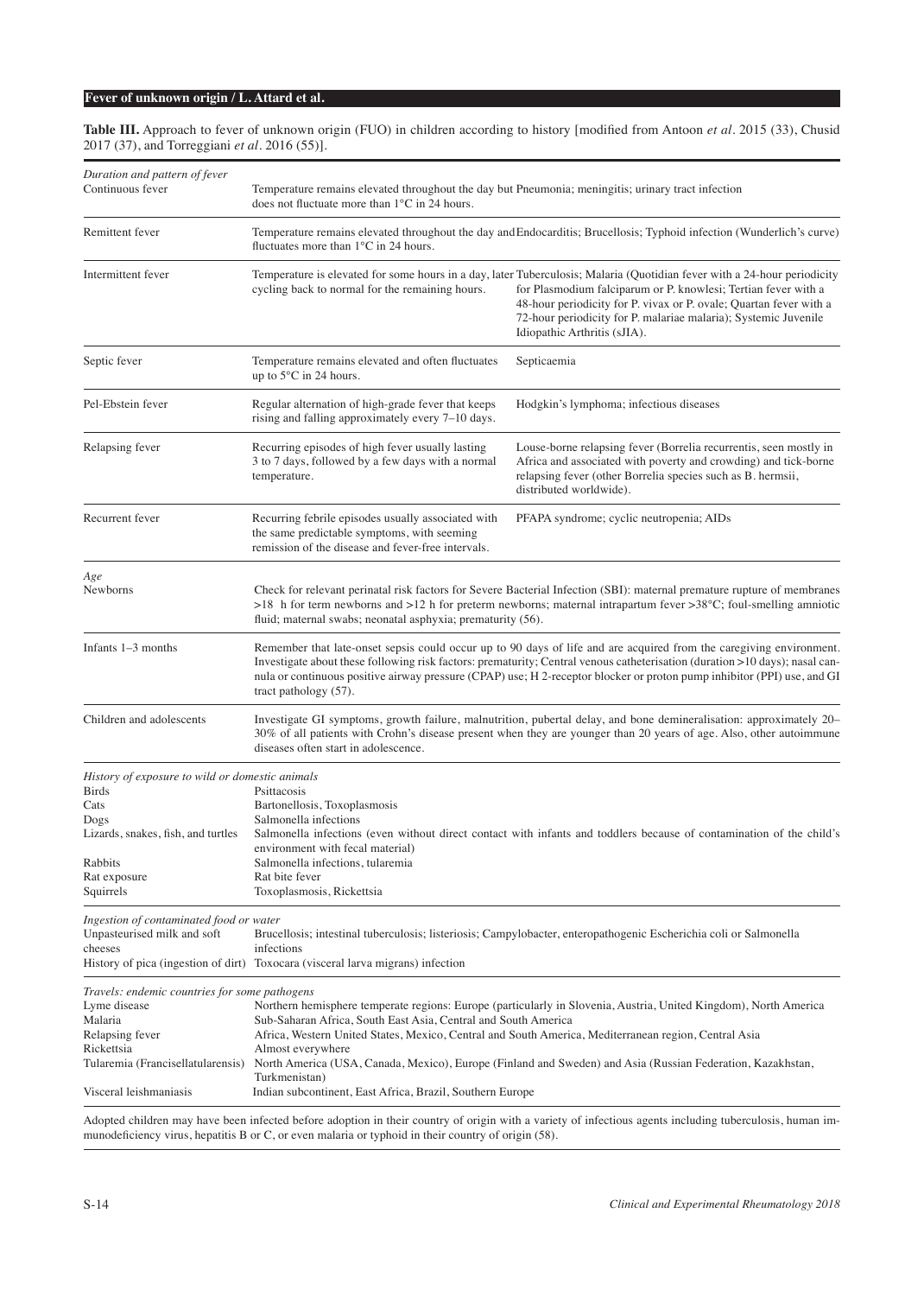# **Table III.** *continued*

| <b>Medication</b> history                                                                      |                                                                                                                                                                                                                                                                                                                                                                                                                                                                                                                                                                                                                                                                                                                                                                                                                                                                                                                                                              |  |
|------------------------------------------------------------------------------------------------|--------------------------------------------------------------------------------------------------------------------------------------------------------------------------------------------------------------------------------------------------------------------------------------------------------------------------------------------------------------------------------------------------------------------------------------------------------------------------------------------------------------------------------------------------------------------------------------------------------------------------------------------------------------------------------------------------------------------------------------------------------------------------------------------------------------------------------------------------------------------------------------------------------------------------------------------------------------|--|
| Drugs                                                                                          | - Drug fever: common causes could be antimicrobial agents, anticonvulsants, antidepressants, antineoplastic agents,<br>cardiovascular drugs, histamine-2 blockers, immunosuppressants, NSAIDs (33).<br>- Drug reaction with eosinophilia and systemic symptoms (DRESS) syndrome: is a rare, potentially life-threatening ad-<br>verse drug reaction with cutaneous manifestations and internal organ involvement that occurs in both adults and children,<br>2 to 6 weeks after drug administration (see RegiSCAR criteria) (59).<br>- Sweet syndrome (SS), an infrequent skin disease characterised by sudden onset of fever, leukocytosis, neutrophilia, and<br>tender erythematous plaques infiltrated by neutrophils). SS presents three clinical settings: classic (or idiopathic), malig-<br>nancy associated, and drug induced. In drug-induced SS, there is a temporal relation between the drug administration and<br>the symptom development (60). |  |
| Previous abdominal or pelvic<br>surgery, trauma or history of<br>diverticulosis or peritonitis | Occult intra-abdominal abscess (most commonly in the subphrenic space, liver, right lower quadrant, and retroperitoneal<br>space).                                                                                                                                                                                                                                                                                                                                                                                                                                                                                                                                                                                                                                                                                                                                                                                                                           |  |
| Contact with infected person<br>Tuberculosis                                                   | A contact investigation should be considered if the index patient has a confirmed or suspected pulmonary, laryngeal, or<br>pleural tuberculosis.                                                                                                                                                                                                                                                                                                                                                                                                                                                                                                                                                                                                                                                                                                                                                                                                             |  |
| Suggestive case history findings<br>Attack provoked by cold exposure                           | Familial cold autoinflammatory syndrome (FCAS)                                                                                                                                                                                                                                                                                                                                                                                                                                                                                                                                                                                                                                                                                                                                                                                                                                                                                                               |  |
| Attack in the first year of life,<br>typically after a childhood<br>vaccination                | Hyperimmunoglobulinemia D with periodic fever syndrome (HIDS)                                                                                                                                                                                                                                                                                                                                                                                                                                                                                                                                                                                                                                                                                                                                                                                                                                                                                                |  |
| Immunosuppression<br>Primary immunodeficiency                                                  | When episodes became more severe in frequency and characteristics, different sets of warning signs can be used if a<br>primary immunodeficiency (PID) is suspected. Among these, the 10 warning signs developed by the Jeffrey Modell<br>Foundation (2009) are the most known (61).                                                                                                                                                                                                                                                                                                                                                                                                                                                                                                                                                                                                                                                                          |  |
| Human Immunodeficiency<br>virus (HIV)                                                          | Mycobacteria and cytomegalovirus are opportunistic infections in patients with HIV infection that often cause aspecific<br>symptoms, including fever.                                                                                                                                                                                                                                                                                                                                                                                                                                                                                                                                                                                                                                                                                                                                                                                                        |  |
| Leukaemia and lymphoma                                                                         | Consider constitutional symptoms (as unexplained weight loss, paleness, asthenia, night sweats, itching) and intermittent<br>fever: acute leukaemia and lymphoma are another important neoplastic group that can cause FUO.                                                                                                                                                                                                                                                                                                                                                                                                                                                                                                                                                                                                                                                                                                                                  |  |
| Factitious disorders<br>Factitious fever (FF)                                                  | FF is responsible for around 2.2–9.3% of FUO cases in some series: therefore, it should be suspected in school-age chil-<br>dren and adolescents with a history of persistent fever, normal clinical and laboratory findings, prolonged absence from<br>school, and a normal temperature when admitted to hospital (62).                                                                                                                                                                                                                                                                                                                                                                                                                                                                                                                                                                                                                                     |  |
| Munchausen's syndrome by proxy                                                                 | Of infants brought to a clinic in Australia because of serious illness, 1.5% were cases of Munchausen syndrome by proxy.<br>Pay attention to how parents describe episodes and how many exams they have already ruled out (63).                                                                                                                                                                                                                                                                                                                                                                                                                                                                                                                                                                                                                                                                                                                              |  |
|                                                                                                | AID: autoinflammatory disease; GI: gastrointestinal; NSAIDs: nonsteroidal anti-inflammatory drugs; PFAPA: periodic fever, aphthous stomatitis, pharyngi-                                                                                                                                                                                                                                                                                                                                                                                                                                                                                                                                                                                                                                                                                                                                                                                                     |  |

tis, cervical adenitis; USA: United States of America.

or oral) (34, 35), although it may be contraindicated in some conditions (*i.e.* neutropenic, oncologic or immunocompromised children) (36). It is also important to remember that, in the normal child, body temperature has a circadian rhythm, with temperature as low as 36°C in the early morning and as high as 37.5°C in the late afternoon (37). Mean basal temperature also varies according to age, gender, body habitus, time of day, activity level, menstrual cycle, and other factors (33).

## *Causes of FUO in children*

As already introduced, FUO can be caused by a wide group of diseases, including both benign and serious conditions (see Table II). Infections are the main causes of FUO in children, accounting for 51% of cases according to data from a meta-analysis of 18 studies from industrial countries and emerging economies (38). Conversely, malignancy accounts for a higher percentage (11%) of FUOs in adults than it does in children (6%). Rheumatologic conditions (16%) are also a more important cause of fever in adults than in children (9%). It is also important to note that between 25–30% of children with FUO remain without a final diagnosis, even after a thorough work-up and after resolution of the fever (38, 39). When comparing data between developed and developing nations, infection is consistently the most common cause of FUO, but the type of infection varies; bacterial infections, and *Bartonella* infections were more commonly diagnosed in developed countries, whereas brucellosis, typhoid fever, tuberculosis, rickettsial infections, and abscesses were more common in developing nations. Viral aetiologies for FUO were more commonly identified in the developed countries, particularly *Epstein-Barr Virus* infection (38). Among the chronic inflammatory and autoimmune disorders that can present as FUO, the more common in children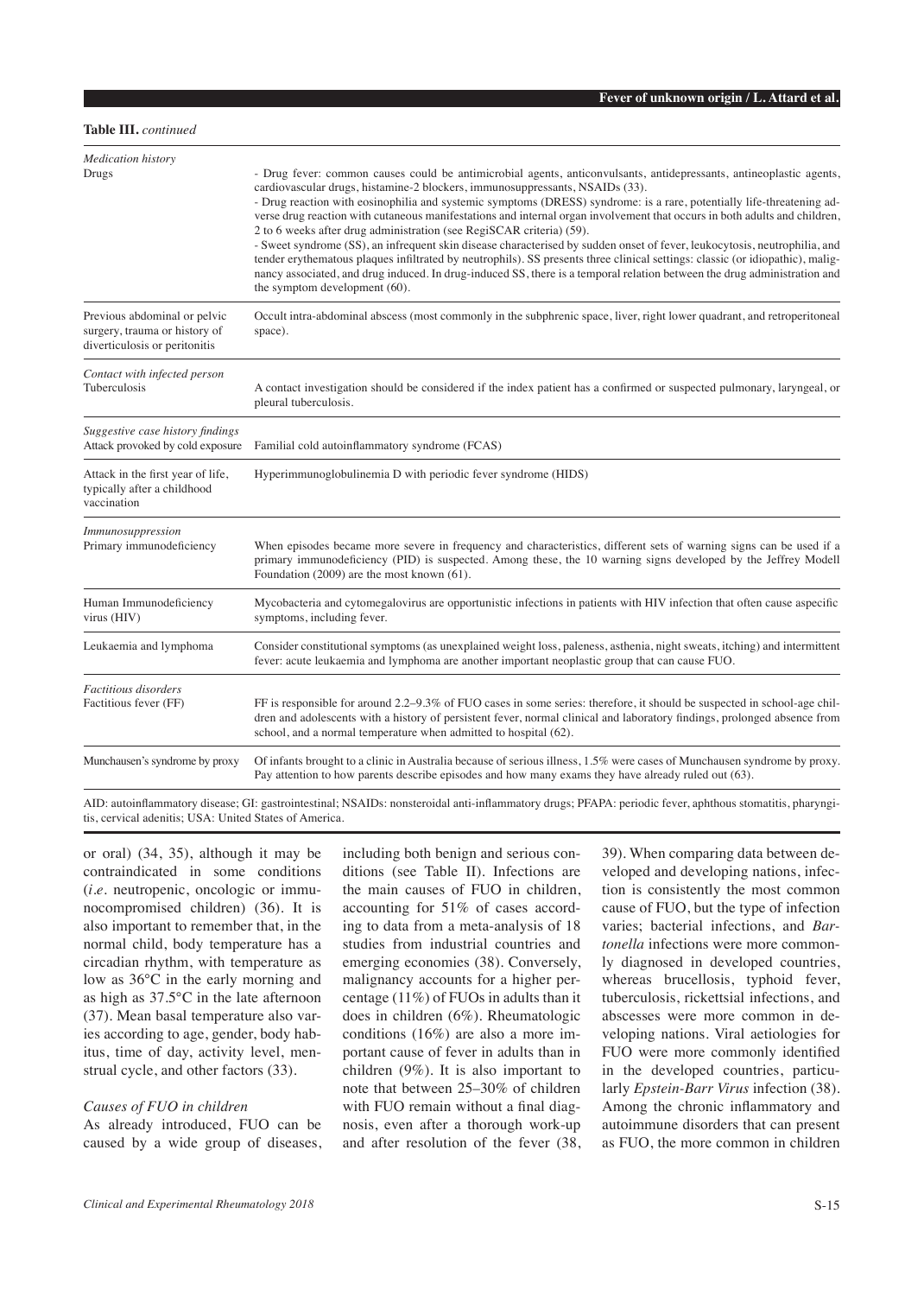#### **Table IV.** Approach to fever of unknown origin (FUO) in children according to physical examination [modified from Antoon *et al.* 2015 (33), Chusid 2017 (37), and Torreggiani *et al.* 2016 (55)].

| General appearance<br>Fatigue<br>Weight loss<br>Short stature                                  | Endocarditis; systemic JIA; oncologic diseases<br>Tuberculosis; tumours; IBD; HIV infection<br>IBD; pituitary gland involvement                                                                |
|------------------------------------------------------------------------------------------------|------------------------------------------------------------------------------------------------------------------------------------------------------------------------------------------------|
| Skin<br>Absence of sweating during fever                                                       | Dehydration due to vomiting, diarrhoea or central or nephrogenic diabetes insipidus; anhidrotic ec-<br>todermal dysplasia                                                                      |
| Decreased body hair and hypohidrosis                                                           | Anhidrotic ectodermal dysplasia                                                                                                                                                                |
| Erythema migrans<br>Erythema nodosum                                                           | Lyme disease<br>IBD; JIA; SLE; BD; Parvovirus B19; and various infectious diseases                                                                                                             |
| Eschar                                                                                         | Tularemia (Francisella tularensis infection)                                                                                                                                                   |
| Evanescent macular salmon-coloured rash<br>Malar erythema                                      | Systemic JIA (usually present during periods of fever elevation, lasting a few hours)                                                                                                          |
| Palpable purpuric lesions                                                                      | SLE (malar erythema is one of the SLICC criteria for diagnosis)<br>Polyarteritis nodosa                                                                                                        |
| Petechiae                                                                                      | Endocarditis; meningococcal meningitis (less commonly in children with chronic meningococce-                                                                                                   |
| Rashes or fever blisters                                                                       | mia); viral infection; rickettsia<br>Pneumococcal; streptococcal; malarial and rickettsial infections                                                                                          |
| Seborrheic rash                                                                                | Histiocytosis                                                                                                                                                                                  |
| Urticarial macular rash                                                                        | Serum sickness; FCAS; Muckle-Wells syndrome; neonatal-onset multisystem inflammatory disease<br>(NOMID)                                                                                        |
| Eyes                                                                                           |                                                                                                                                                                                                |
| Conjunctivitis<br>Conjunctivitis associated with fever attacks                                 | Viruses (EBV, Newcastle disease, measles); Kawasaki disease; Leptospirosis; Tuberculosis; SLE<br><b>FCAS</b>                                                                                   |
| Ischaemic retinopathy                                                                          | Polyarteritis nodosa                                                                                                                                                                           |
| Periorbital oedema and conjunctivitis during flares<br>Petechial conjunctival haemorrhage      | <b>TRAPS</b><br>Infective endocarditis                                                                                                                                                         |
| Proptosis                                                                                      | Orbital tumour, thyrotoxicosis or metastasis                                                                                                                                                   |
| Retinitis                                                                                      | CMV infection; toxoplasmosis; syphilis                                                                                                                                                         |
| Uveitis                                                                                        | JIA; sarcoidosis; SLE; IBD; BD; vasculitis                                                                                                                                                     |
| Nose and oropharynx<br>Abnormal pupillomotor function                                          | Hypothalamic or autonomic dysfunction                                                                                                                                                          |
| Anomalous dentition (pointed or cone shaped teeth)                                             | Anhidrotic Ectodermal Dysplasia                                                                                                                                                                |
| Dry eyes                                                                                       | Familial dysautonomia; SLE; Polyarteritis nodosa; Sjögren's syndrome                                                                                                                           |
| Gingival hypertrophy and oral ulcers<br>Gingival hypertrophy or inflammation and loss of teeth | Langerhans cell histiocytosis (64)<br>Leukaemia                                                                                                                                                |
| Hyperemia of the pharynx                                                                       | Infectious mononucleosis; CMV infection; toxoplasmosis; Kawasaki disease; leptospirosis                                                                                                        |
| Oral ulcers                                                                                    | Crohn's disease; BD; Cyclic neutropenia; PFAPA; HIDS; HSV; drug fever                                                                                                                          |
| Pain on percussion of the sinus<br>Purulent or persistent nasal discharge                      | <b>Sinusitis</b><br>Sinusitis                                                                                                                                                                  |
| Recurrent oral candidiasis                                                                     | Immunodeficiencies                                                                                                                                                                             |
| Red, dry, cracked lips<br>Smooth tongue devoid of fungiform papillae and taste buds            | Kawasaki disease<br>Familial dysautonomia (or Riley-Day syndrome) (65)                                                                                                                         |
|                                                                                                |                                                                                                                                                                                                |
| Ears<br>Hearing impairment                                                                     | <b>CINCA</b>                                                                                                                                                                                   |
| Lymph nodes and neck                                                                           |                                                                                                                                                                                                |
| Lymphadenopathy                                                                                | Tuberculosis; Non-tuberculous mycobacteria; lymphoma; leukaemia; Kawasaki disease; Kikuchi -<br>Fujimoto disease; Bartonellosis; Tuberculosis; Lymphogranuloma venereum; HIV infection; cyclic |
|                                                                                                | neutropenia; PFAPA; systemic JIA; HIDS; EBV infection; FCAS                                                                                                                                    |
| Meningeal irritation                                                                           | Meningitis                                                                                                                                                                                     |
| Chest                                                                                          |                                                                                                                                                                                                |
| Bradycardia (due to a conduction defect)<br>Dyspnea/tachypnea, abnormal breathing sounds       | Acute rheumatic fever; endocarditis<br>Pneumonia; Lung involvement of AIDs; SLE                                                                                                                |
| Heart murmur                                                                                   | Endocarditis; Acute rheumatic fever; Pericarditis                                                                                                                                              |
| Relative bradycardia                                                                           | Brucellosis; drug fever                                                                                                                                                                        |
| Abdomen and pelvis                                                                             |                                                                                                                                                                                                |
| Abdominal pain<br>Abdominal tenderness or rigidity                                             | IBD; FMF; HIDS; TRAPS; Parvovirus B19 infection; relapsing fever<br>Abscess; hepatitis; peritonitis                                                                                            |
| Genital ulcers                                                                                 | <b>BD</b>                                                                                                                                                                                      |
| Hepatomegaly                                                                                   | Lymphoma; metastatic carcinoma; relapsing fever; granulomatous hepatitis; hemophagocytic lym-                                                                                                  |
|                                                                                                | phohistiocytosis; Q fever; typhoid fever; viral infections; salmonellosis; brucellosis; bartonellosis;<br>endocarditis; malaria; leukaemia                                                     |
| Liver edge tenderness                                                                          | Bartonellosis; liver abscess                                                                                                                                                                   |
| Splenomegaly                                                                                   | Systemic JIA; HIDS; FMF; TRAPS; EBV infection; relapsing fever; chronic meningococcemia;                                                                                                       |
| Perirectal lymphadenopathy or tenderness at rectal examination                                 | brucellosis; malaria; visceral leishmaniasis<br>Deep pelvic abscess; iliac adenitis; pelvic osteomyelitis                                                                                      |
| Back and joints                                                                                |                                                                                                                                                                                                |
| Back pain                                                                                      | Discitis; Osteomyelitis                                                                                                                                                                        |
| Joint swelling, limited range of motion                                                        | JIA; osteomyelitis; leukaemia; systemic JIA; FMF; HIDS; TRAPS; CAPS; BD; Parvovirus B19<br>infection; relapsing fever; Trench fever (Bartonella Quintana infection); chronic meningococcemia;  |
|                                                                                                | rat bite fever; brucellosis                                                                                                                                                                    |
|                                                                                                |                                                                                                                                                                                                |

AID: autoinflammatory disease; BD: Behçet's disease; CAPS: cryopyrin-associated periodic syndrome; CINCA: chronic infantile neurological, cutaneous, and articular syndrome; CMV: cytomegalovirus; EBV: Epstein-Barr virus; FCAS: familial cold autoinflammatory syndrome; FMF: familial Mediterranean fever; HIDS: hyperimmunoglobulinemia D with periodic fever syndrome; HIV: human immunodeficiency virus; HSV: Herpes simplex virus; IBD: inflammatory bowel disease; JIA: juvenile idiopathic arthritis; PFAPA: periodic fever, aphthous stomatitis, pharyngitis, cervical adenitis; SLE: systemic lupus erythematosus; TRAPS: TNF receptor-associated periodic syndrome.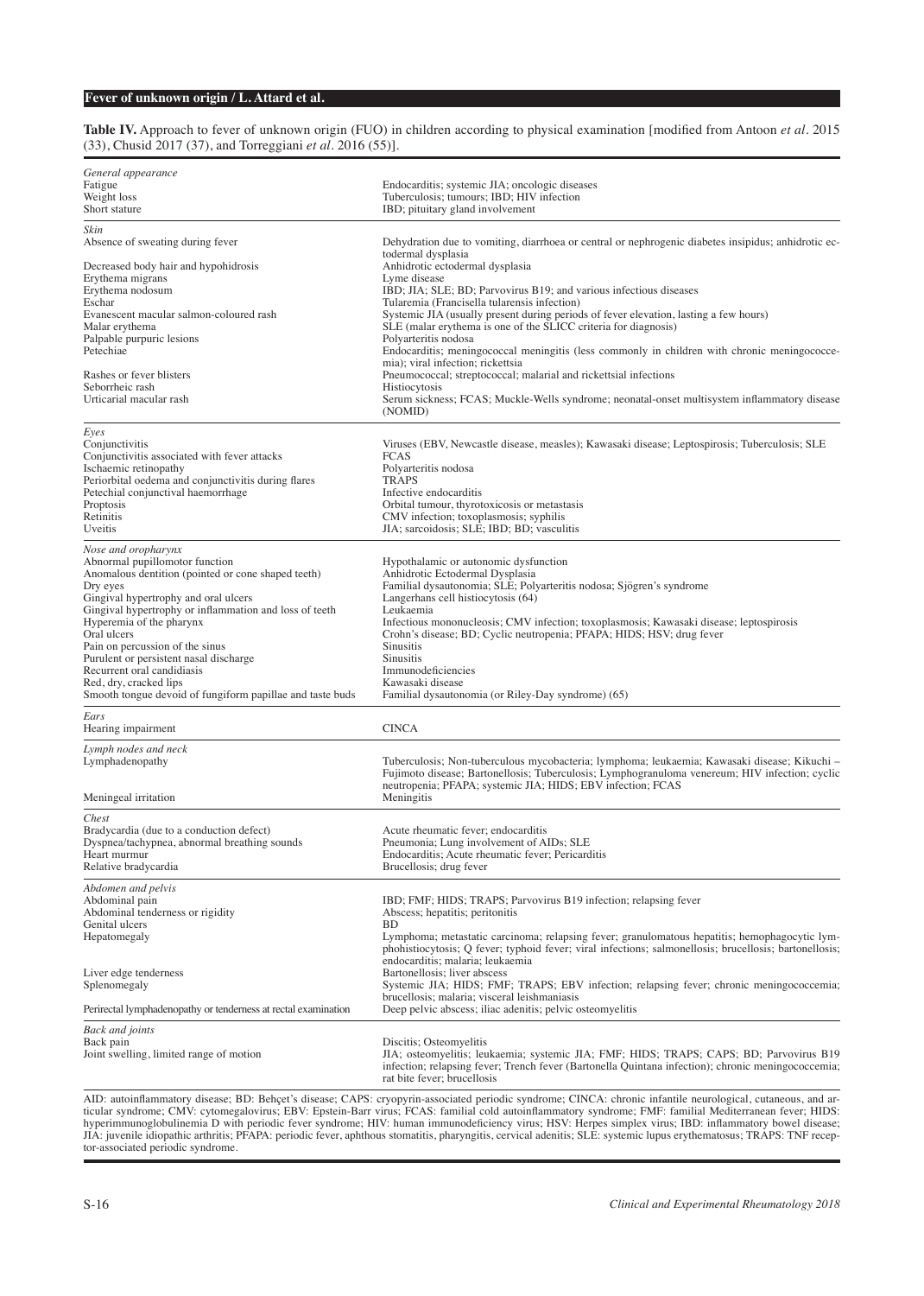are IBD, and Crohn's Disease in particular. Among neoplasia, the more common causing FUO are lymphoma and leukaemia. Rheumatic conditions, such as the systemic form of juvenile idiopathic arthritis are also a possibility. There are a lot of miscellaneous and rare causes of FUO, including drug fever, dysautonomia, diabetes insipidus, ectodermal dysplasia, pulmonary embolus, and haematoma (40).

It is reassuring to observe that, in a retrospective study published in 2016, the majority of children referred to a Paediatric Infectious Disease outpatient service for unexplained fevers did not have a serious illness (41). In fact, 95% of 221 included patients had no fever, self-limited illnesses, conditions for which no specific diagnosis was made (but fevers resolved), or mild-to-moderate illnesses (which may or may not have warranted treatment). Similarly, only 1 patient in this study was diagnosed with a malignancy, in contrast to a number and variety of malignancies seen in earlier studies. This discrepancy could be secondary to the fact that most of the studies on FUO, from which epidemiological data are retrieved, are based exclusively on inpatient populations. In other words, it is very important to consider that in everyday clinical practice the presence of a child with FUO could be much less worrisome than what is known from the literature (41). One crucial point is to carefully consider the general appearance of the child presenting for FUO: the presence or absence of signs of systemic involvement and the presence or absence of "red flags" (as will be discussed later) for serious conditions should dictate the pace of further work-up (42).

## *Approach to the child with FUO*

As already pointed out, the first useful step in approaching a child with FUO is to try to differentiate between the "big three" categories of causes. A thorough medical history could be very useful, revealing important clues to identify the correct aetiology (see Table III). Medical history should look not only for the obvious, such as history of travel, animal contacts etc., but

**Table V.** Work-up of fever of unknown origin in paediatric patients.

| First level work-up                                                             |
|---------------------------------------------------------------------------------|
| Complete blood count with differential count; peripheral blood swear            |
| C-reactive protein; ESR; ferritin; procalcitonin                                |
| Renal and hepatic function tests; LDH                                           |
| Urine: routine and microscopy examination with culture                          |
| Throat swab culture                                                             |
| Mantoux intradermal or IGRA test                                                |
| Cardiologic evaluation with echocardiography                                    |
| Abdominal ultrasound                                                            |
| Chest X-ray (to rule out infiltrates, effusions, or enlarged hilar lymph nodes) |
| Second level/Categorical work-up                                                |

| Infectious diseases                     | • Specific antibody or molecular test for EBV, CMV, Toxoplasma,<br>Parvovirus, HIV, Salmonella, Brucella, Bartonella, Yersinia, Borre-<br>lia, Leishmania;<br>• Blood culture (including quantitative cultures drawn from central<br>catheters and peripheral veins);<br>• Stool culture:<br>• Cerebrospinal fluid culture if indicated;<br>• Thick and thin blood smears for malaria:<br>• Whole-body Tc-99m MDP bone scan for suspected bone infection;<br>• Head MRI for suspected central nervous system infections.                                                                             |
|-----------------------------------------|------------------------------------------------------------------------------------------------------------------------------------------------------------------------------------------------------------------------------------------------------------------------------------------------------------------------------------------------------------------------------------------------------------------------------------------------------------------------------------------------------------------------------------------------------------------------------------------------------|
| Oncologic diseases                      | • Bone marrow biopsy and aspiration when malignancy is suspected;<br>• 24-hour urine collection for total catecholamines, vanilly lmandelic<br>acid, and metanephrines, and blood pressure/heart rate monitoring<br>for suspected pheochromocytoma;<br>• Uric acid for suspected leukaemia and lymphoma (consider tumour<br>lysis syndrome);<br>• Chest-abdomen-pelvic CT scan for suspected masses (or pyogenic<br>collections) and related enlarged lymph nodes;<br>· Positron emission tomography/computerised tomography (PET/<br>CT) in order to detect neoplasms, infections and inflammation. |
| Autoimmune/Rheumatological<br>disorders | • Antinuclear antibodies, extractable nuclear antigens antibodies,<br>anti-native DNA antibodies wherever an arthritis is suspected;<br>$\bullet$ C <sub>3</sub> , C <sub>4</sub> , C <sub>H</sub> <sub>50</sub> ;<br>• Thyroid function tests.                                                                                                                                                                                                                                                                                                                                                      |
| Immunodeficiency                        | • Immunoglobulins and lymphocyte surface marker analysis for hu-<br>moral and cellular immunodeficiencies;<br>• Consider antibody titres to known vaccinations;<br>• Assessment of neutrophil function (e.g. Dihydrorhodamine 123).                                                                                                                                                                                                                                                                                                                                                                  |
| Gastrointestinal                        | • Upper GI series and barium enema to detect changes or abnormali-<br>ties in oesophagus, stomach, duodenum, and colon;<br>• Bowel ultrasound for the assessment of Crohn's disease<br>• EGD test (esophagogastroduodenoscopy) and colonoscopy with bi-<br>opsies in order to detect inflammatory GI disorders;<br>• ASCA, ANCA, LKM, ASMA antibodies for suspected inflamma-<br>tory GI disorders.                                                                                                                                                                                                  |

ANCA: anti-neutrophil cytoplasmic antibodies; ASCA: anti-Saccharomyces cerevisiae antibodies; ASMA: anti-smooth muscle antibody; CT: computed tomography; EBV: Epstein-Barr virus; ESR: erythrocyte sedimentation rate; GI: gastrointestinal; HIV: human immunodeficiency virus; LDH: lactate dehydrogenase; LKM: liver kidney microsome; MDP: methylene diphosphonate; MRI: Magnetic resonance imaging.

also to information that are often overlooked, such as how the temperature was taken, how many fever spikes the child has during the day, whether the fever spike is accompanied by signs or symptoms, etc. Frequently, an accurate history review by an experienced clinician can result in rapid diagnosis of a previously perplexing case (37). For

example, a child who appears to have had an extended febrile illness may simply be experiencing a consecutive series of self-limited minor infections ("Pseudo-FUO") (42, 43). This is especially likely if the child is attending school for the first time or has older siblings who bring home infectious agents. Daycare attendance is a com-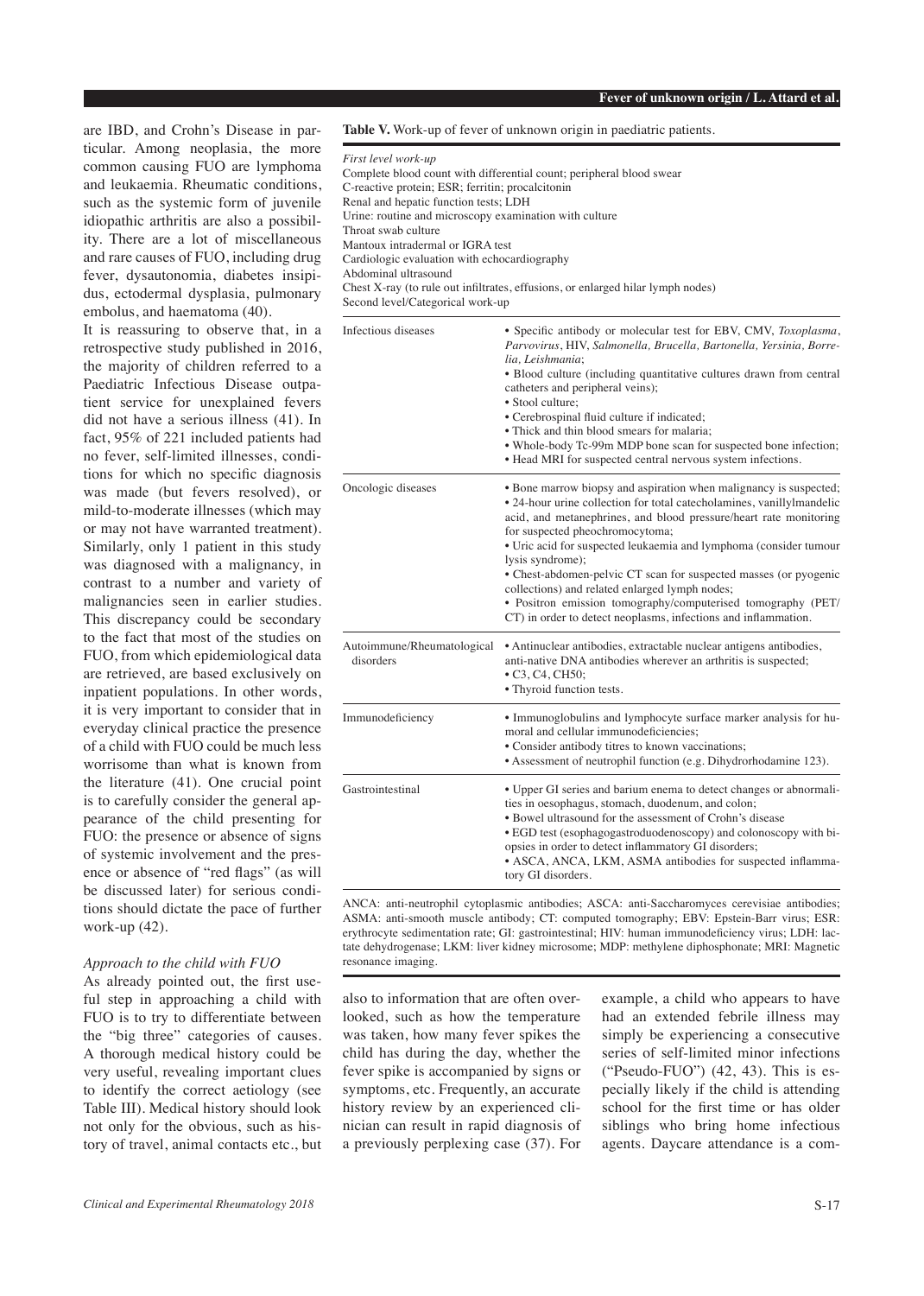# **Table VI.** Non-genetic periodic fevers in children.

|                                     | Pathogenesis                                                                                                                                                                                                                                                                                                                                                                                                                                                                                                                                                                                                                                   | Fever pattern and associated symptoms                                                                                                                                                                                                                                                                                                                                                                                                            |
|-------------------------------------|------------------------------------------------------------------------------------------------------------------------------------------------------------------------------------------------------------------------------------------------------------------------------------------------------------------------------------------------------------------------------------------------------------------------------------------------------------------------------------------------------------------------------------------------------------------------------------------------------------------------------------------------|--------------------------------------------------------------------------------------------------------------------------------------------------------------------------------------------------------------------------------------------------------------------------------------------------------------------------------------------------------------------------------------------------------------------------------------------------|
| Bacteria<br>Focal occult infections | Endocarditis could be low-grade pathogen difficulty<br>detected (such as a HACEK organism or a viridians<br>streptococcus $(66)$ .                                                                                                                                                                                                                                                                                                                                                                                                                                                                                                             | Fever is often the only symptom: avoid inappropriate administration of<br>antibiotics that can suppress bacterial growth in blood cultures.                                                                                                                                                                                                                                                                                                      |
| <b>Brucellosis</b>                  | Brucellosis is caused by ingestion of unpasteurised<br>milk or undercooked meat from infected animals,<br>or close contact with their secretions. Only four<br>species can cause human brucellosis: Brucella abortus,<br>B. melitensis, B. suis, and B. canis (67).                                                                                                                                                                                                                                                                                                                                                                            | Brucella melitensis:<br>- Incubation period: up to many weeks;<br>- Symptoms may be delayed for months;<br>- High fever spikes usually occur every afternoon (68).                                                                                                                                                                                                                                                                               |
|                                     | Relapsing fever (Borreliae) Ticks bites may go unnoticed. Borrelia recurrentis<br>is transmitted by the human body louse, Pediculus<br>humanus (69).                                                                                                                                                                                                                                                                                                                                                                                                                                                                                           | Borrelia recurrentis:<br>- Incubation period: 3-10 days;<br>- Febrile episodes with abrupt onset and a duration of 3–5 days.                                                                                                                                                                                                                                                                                                                     |
| Bartonellae                         | Cat scratch disease is caused by Bartonella henselae,<br>associated with a history of cat scratch or bite (70).<br>Trench fever is caused by B. quintana, transmitted<br>by the human body louse, Pediculus humanus (71).                                                                                                                                                                                                                                                                                                                                                                                                                      | Cat scratch disease:<br>-Incubation period: 1–3 weeks;<br>-Prolonged febrile episodes without other obvious symptoms in<br>$5-10\%$ of cases.<br>Trench fever:<br>- Incubation period: 2–3 weeks;<br>- Febrile episodes with a duration of 1-3 days, associated with<br>headache, shin pain, and dizziness that recur every 4–6 days.                                                                                                            |
| Tuberculosis                        | Extrapulmonary diseases without clear localising<br>features are the most frequent presentations as FUO.<br>Bacteriological confirmation is difficult.                                                                                                                                                                                                                                                                                                                                                                                                                                                                                         | A disseminate form called TB sepsis (Landouzy's disease) can be<br>fulminant or subacute: patients, frequently older children, developed<br>several weeks of continuous fever (72).                                                                                                                                                                                                                                                              |
| Chronic meningococcemia             | A persistent meningococcal bacteremia (mostly by<br>serogroup B) could occur also in immunocompetent<br>patients; it may sometimes be associated with a<br>complement deficiency (73).                                                                                                                                                                                                                                                                                                                                                                                                                                                         | - Intermittent febrile episodes with a duration of at least 1 week,<br>associated with migratory arthralgia and cutaneous vasculitis<br>(erythematous macules and papules, nodules, petechiae or purpura);<br>- During afebrile periods, the patient seems healthy.<br>- In the initial days of the illness, bacterial cultures are frequently<br>negative, so if clinical suspicion is high, antibiotic treatment should<br>be initiated early. |
| Rat-bite fever                      | Streptobacillus moniliformis or Spirillum minus<br>could be transmitted by rodents (not only bites but<br>also by close contact, such a kiss) (74).                                                                                                                                                                                                                                                                                                                                                                                                                                                                                            | -Febrile episodes with headache, chills, and vomiting; on resolution of<br>these symptoms (2-4 days), characteristic maculopapular rash and<br>migrating polyarthralgia occur (75).                                                                                                                                                                                                                                                              |
| Virus<br>Epstein Barr Virus (EBV)   | EBV infection usually occurs within the first few<br>years of life and does not cause clinically important<br>illness. However, if primary infection is delayed<br>until adolescence or beyond, it is associated with the<br>clinical syndrome of infectious mononucleosis (76).<br>Very rarely, patients, particularly children, suffer<br>from severe and recurrent or persistent symptoms.<br>These can be associated with a persistently high<br>EBV load and a failure in the normal maturation of<br>the antibody response. Different systemic type<br>EBV infection-associated lymphoproliferative<br>diseases have been reported (77). | Infectious Mononucleosis:<br>- Incubation period: 4-7 weeks;<br>- Febrile episodes are associated with pharyngitis, typically symmetric<br>lymphadenopathy, and fatigue. Urticarial and maculopapular rashes<br>are rare except among those patients given beta-lactam antibiotics<br>erroneously, 90% of whom will develop a rash (78).                                                                                                         |
| Cytomegalovirus (CMV)               | The infection is usually asymptomatic in<br>immunocompetent individuals but it can cause severe<br>diseases in immunocompromised patients and<br>pregnant women, inducing congenital infection (79).                                                                                                                                                                                                                                                                                                                                                                                                                                           | In immunocompetent hosts, the most common clinical presentation is<br>mononucleosis-like syndrome (CMV mononucleosis).                                                                                                                                                                                                                                                                                                                           |
| Parvovirus B19                      | Parvovirus B19V is transmitted mainly by the<br>respiratory route. As infection causes acute anaemia<br>(transient aplastic crisis) when the patient's bone<br>marrow is susceptible because of underlying erythroid<br>stress, anaemia is chronic (pure red blood cell aplasia)<br>when the immune system fails to mount a neutralising<br>antibody response (80).                                                                                                                                                                                                                                                                            | Febrile episodes are associated with malaise, headache, and myalgia<br>rather than respiratory symptoms.                                                                                                                                                                                                                                                                                                                                         |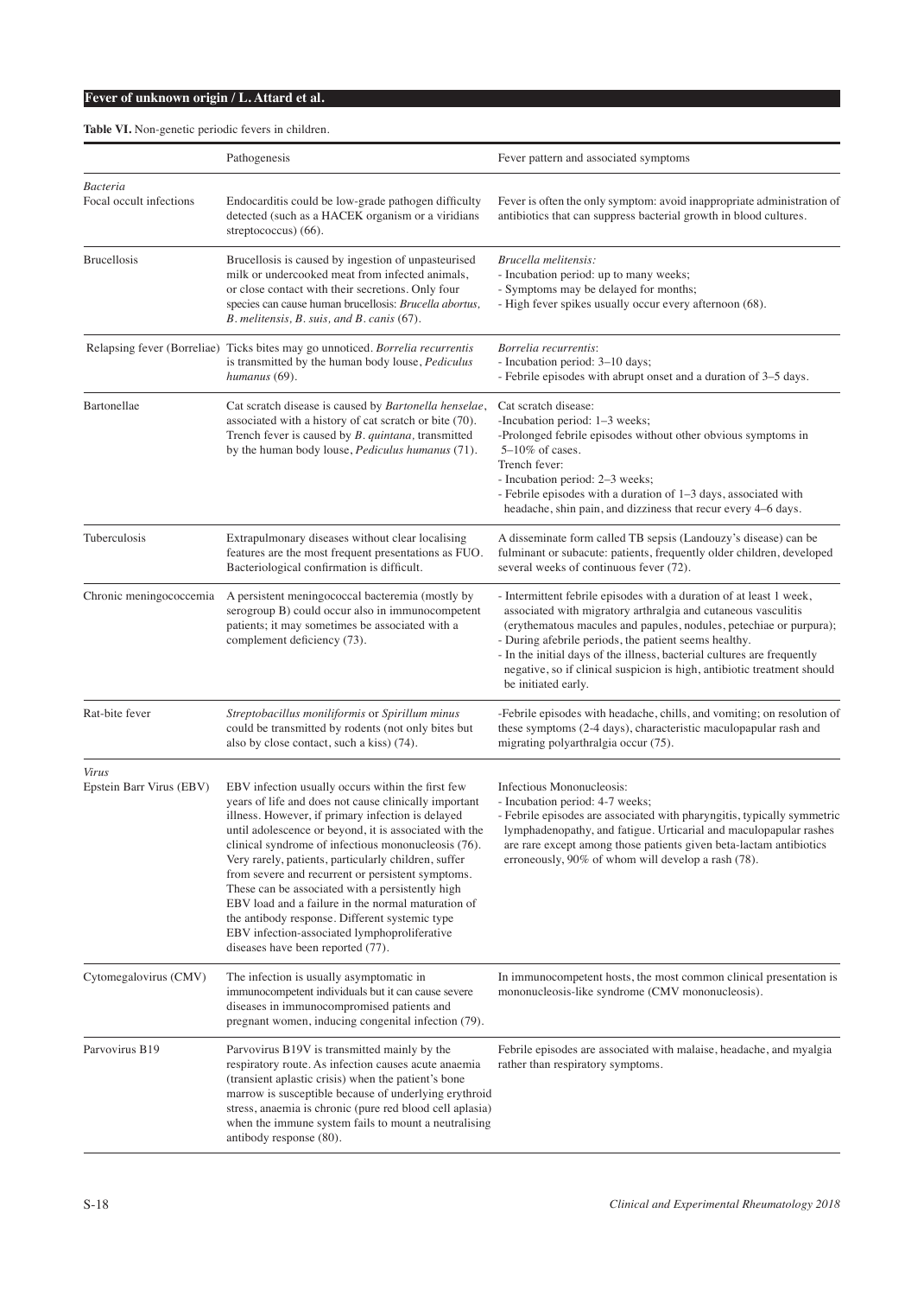**Table VI.** *continued*

|                                          | Pathogenesis                                                                                                                                                                                                                                                                                                                                                                                                                                                                                                                                                                                                                                                                                                                                                              | Fever pattern and associated symptoms                                                                                                                                                                                                                                                                                                                                                                                                                                                                                                                                                                                                                                          |
|------------------------------------------|---------------------------------------------------------------------------------------------------------------------------------------------------------------------------------------------------------------------------------------------------------------------------------------------------------------------------------------------------------------------------------------------------------------------------------------------------------------------------------------------------------------------------------------------------------------------------------------------------------------------------------------------------------------------------------------------------------------------------------------------------------------------------|--------------------------------------------------------------------------------------------------------------------------------------------------------------------------------------------------------------------------------------------------------------------------------------------------------------------------------------------------------------------------------------------------------------------------------------------------------------------------------------------------------------------------------------------------------------------------------------------------------------------------------------------------------------------------------|
| Fungi<br>Histoplasmosis                  | Among clinical forms of <i>Histoplasma capsulatum</i><br>infection, a Chronic disseminated histoplasmosis<br>has been described. Patients often experience<br>symptoms for months before being diagnosed (81).                                                                                                                                                                                                                                                                                                                                                                                                                                                                                                                                                            | Fever-associated symptoms include, night sweats, weight loss, and<br>fatigue. Hepatosplenomegaly is found in 89% of infants. Chest<br>radiographs are characterised by lobar or diffuse infiltrates, cavitation<br>and/or hilar adenopathy. However, a normal chest X-ray has been<br>reported in 40% to 50% of immunocompromised patients.                                                                                                                                                                                                                                                                                                                                    |
| Coccidioidomycosis                       | Coccidioidomycosis, also known as Valley fever,<br>is an infection caused by inhalation of Coccidioides<br>spp. spores $(82)$ .                                                                                                                                                                                                                                                                                                                                                                                                                                                                                                                                                                                                                                           | The primary infection may present with fever, weight loss, sweating,<br>cough, and chest pain. Other symptoms may include arthralgia and<br>cutaneous manifestations, such as erythema nodosum and erythema<br>multiforme.                                                                                                                                                                                                                                                                                                                                                                                                                                                     |
| Blastomycosis                            | Clinical characteristics of granulomatous<br>Blastomyces spp. infection can include asymptomatic<br>infection, pulmonary infection, or extrapulmonary<br>disease (bone, genitourinary, cutaneous, and central<br>nervous system infections) (83).                                                                                                                                                                                                                                                                                                                                                                                                                                                                                                                         | Fever and poor oral intake were more likely in patients with<br>pulmonary infection than in those with extrapulmonary infection,<br>respectively.                                                                                                                                                                                                                                                                                                                                                                                                                                                                                                                              |
| Parasites<br>Malaria (Plasmodium spp.)   | Malaria is transmitted among humans by female<br>mosquitoes of the genus Anopheles: in sub-Saharan<br>Africa, Plasmodium falciparum is the predominant<br>Plasmodium species; $P.$ vivax is the most prevalent<br>outside Africa. The clinical manifestations of malaria,<br>the severity and course of a clinical attack depends<br>on the species and strain of the infecting plasmodium<br>parasite and on characteristics of the child. The<br>malaria paroxysm results from the lysis of<br>parasitised red blood cells and release of merozoites<br>into the circulation at the completion of asexual<br>reproduction. Fever and chills are accompanied by<br>constitutional symptoms, alternating with periods<br>of fatigue but otherwise relative wellness (84). | - Quotidian fever with a 24-hour periodicity for <i>Plasmodium falciparum</i><br>or P. knowlesi malaria<br>- Tertian fever with a 48-hour periodicity for P. vivax or P. ovale malaria<br>- Quartan fever with a 72-hour periodicity for P. malariae malaria<br>In children, symptoms are varied and often mimic other common<br>childhood illness particularly gastroenteritis, meningitis/encephalitis,<br>or pneumonia.<br>Fever is the key symptom, but the characteristic regular tertian and<br>quartan patterns are seen in <25% of children; however, children are<br>more likely to have high fever $(>40^{\circ}C)$ , which may also lead to febrile<br>convulsions. |
| Visceral Leishmaniasis (VL)              | Leishmania and infantum donovani infection<br>(Kala-Azar or Black fever) is transmitted to humans<br>by sandflies of Phlebotomus spp. VL manifestations<br>are a consequence of the host immunologic response<br>against the parasite. Splenomegaly (eventually<br>accompanied by hepatomegaly and lymphadenopathy)<br>is secondary to hyperplasia of the infected<br>reticuloendothelial system. Pancytopenia can be<br>explained by hypersplenism, hemophagocytosis,<br>chronic inflammation, and dietary factors.                                                                                                                                                                                                                                                      | Some authors described how clinical and laboratory features of VL<br>may clearly mimic SLE, mostly for chronic infection (85).                                                                                                                                                                                                                                                                                                                                                                                                                                                                                                                                                 |
| Oncologic diseases<br>Hodgkin's lymphoma | A classic pattern of Pel-Ebstein fever is characteristic<br>of (although not pathognomonic for) Hodgkin's<br>lymphoma. Infectious agents need to be considered<br>too $(86)$ .                                                                                                                                                                                                                                                                                                                                                                                                                                                                                                                                                                                            | Patient experience fevers which cyclically increase then decrease over<br>an average period of one or two weeks (87).                                                                                                                                                                                                                                                                                                                                                                                                                                                                                                                                                          |
| Wilms' tumor (WT)                        | Wilms' tumor (nephroblastoma), an embryonal<br>malignancy of the kidney, is the most common renal<br>tumour of childhood, often diagnosed in first years<br>of life $(88)$ .                                                                                                                                                                                                                                                                                                                                                                                                                                                                                                                                                                                              | Up to 23% of children present with fever. Most children with Wilms'<br>tumor present with an asymptomatic palpable mass found by a parent<br>or physician. Abdominal pain, gross haematuria, and hypertension<br>could be frequent findings at diagnosis.                                                                                                                                                                                                                                                                                                                                                                                                                      |
| Neuroblastoma                            | Neuroblastoma is the third most common paediatric<br>tumour in childhood, and 90% of cases are diagnosed<br>by 5 years of age $(89)$ .                                                                                                                                                                                                                                                                                                                                                                                                                                                                                                                                                                                                                                    | The clinical features of neuroblastoma are non-specific and include<br>abdominal pain, irritability, and arthralgia. Recurrent fever with no<br>signs of infection is another classic presentation of neuroblastoma.<br>Affected children may present paraneoplastic syndromes as<br>opsomyoclonus at the time of diagnosis.                                                                                                                                                                                                                                                                                                                                                   |
| Pheochromocytoma                         | A pheochromocytoma is a rare, catecholamine-<br>secreting tumour that may precipitate life-threatening<br>hypertension. The tumour is malignant in 10% of<br>cases but may be cured completely by surgical<br>removal (90).                                                                                                                                                                                                                                                                                                                                                                                                                                                                                                                                               | Intermittent fever, chills and weight loss have been reported before the<br>diagnosis of a pheochromocytoma by some authors (91).                                                                                                                                                                                                                                                                                                                                                                                                                                                                                                                                              |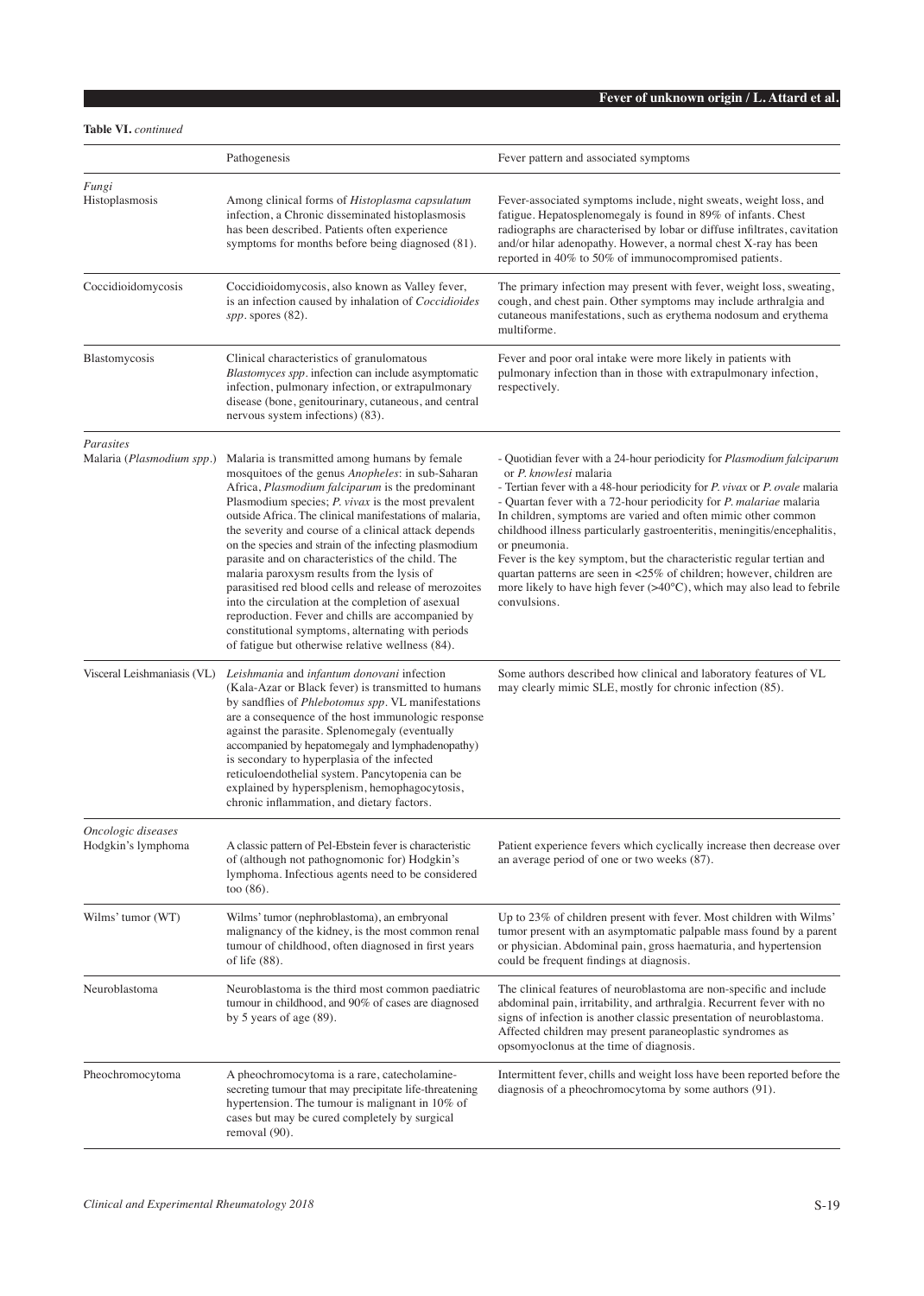**Table VI.** *continued*

|                                                   | Pathogenesis                                                                                                                                                                                                                                                                                                                                                                                                              | Fever pattern and associated symptoms                                                                                                                                                                                                                                                                                                                                                                                                                                                                                                                                                                                                                                                                                                                                                |
|---------------------------------------------------|---------------------------------------------------------------------------------------------------------------------------------------------------------------------------------------------------------------------------------------------------------------------------------------------------------------------------------------------------------------------------------------------------------------------------|--------------------------------------------------------------------------------------------------------------------------------------------------------------------------------------------------------------------------------------------------------------------------------------------------------------------------------------------------------------------------------------------------------------------------------------------------------------------------------------------------------------------------------------------------------------------------------------------------------------------------------------------------------------------------------------------------------------------------------------------------------------------------------------|
| Castleman's disease                               | Paediatric Castleman's disease (CD) most commonly<br>occurs in the unicentric form, which typically is<br>asymptomatic and cured by lymph node excision,<br>although systemic manifestations are possible.<br>Multicentric CD (rare in paediatric populations) can<br>progress to severe pancytopenia, multiorgan failure,<br>or malignancy.                                                                              | Diagnosis of multicentric CD should be considered in children with<br>fever, elevated CRP, and lymphadenopathy who exhibit progression<br>and a negative evaluation for bacterial infection, malignancy, and<br>rheumatologic conditions (92).                                                                                                                                                                                                                                                                                                                                                                                                                                                                                                                                       |
| Inflammatory diseases                             | Inflammatory bowel diseases Among the common causes of recurrent fever, it is<br>important to mention Crohn's disease, especially in<br>adolescents (93). Microcytic hypochromic anaemia<br>and growth retardation are useful diagnostic clues (94).                                                                                                                                                                      | In Crohn's disease, fever may precede the other typical manifestations<br>of inflammatory bowel disease, such as abdominal discomfort or loose<br>stools, by weeks or months.                                                                                                                                                                                                                                                                                                                                                                                                                                                                                                                                                                                                        |
| Behçet's disease (BD)                             | BD is a systemic inflammatory disease with a<br>variable vasculitis. Paediatric onset is very rare<br>and carries a strong genetic component.<br>An international expert consensus has recently<br>proposed new classification criteria for children<br>with BD: three of six items are required to classify<br>a patient as having paediatric BD (95).                                                                   | Recurrent fevers were not significantly associated with the diagnosis<br>of BD in the cited PEDBD cohort, but they were present in 44%<br>$(68/156)$ of patients of the largest prospective cohort to date $(95)$ .                                                                                                                                                                                                                                                                                                                                                                                                                                                                                                                                                                  |
| Systemic lupus<br>erythematosus (SLE)             | The presentation of lupus in childhood and<br>adolescence can be quite variable, similar to that<br>in adults with SLE. Fever is not included in latest<br>SLICC (Systemic Lupus International Collaborating<br>Clinics) diagnostic criteria for SLE (2012) (96).<br>Fever could be a clinical presenting feature of<br>childhood-onset SLE, as reported by different<br>authors, ranging from $39\%$ to $71\%$ (97, 98). | Constitutional symptoms such as fatigue, fever, and weight loss are<br>very common (99).                                                                                                                                                                                                                                                                                                                                                                                                                                                                                                                                                                                                                                                                                             |
| Systemic juvenile<br>idiopathic arthritis (s-JIA) | Systemic juvenile idiopathic arthritis is<br>clinically distinct from other types of JIA.<br>Quotidian fevers are a classic feature of s-JIA,<br>but only 64% of patients actually present with this<br>fever pattern (100).                                                                                                                                                                                              | International League of Associations for Rheumatology (ILAR)<br>criteria have been developed to establish the diagnosis of s-JIA:<br>arthritis in one or more joints with or preceded by fever of at least<br>2-weeks duration that is documented to be daily ("quotidian") for at<br>least 3 days and is accompanied by one or more of the following:<br>evanescent (non-fixed) erythematous rash, generalised lymph node<br>enlargement, hepatomegaly and/or splenomegaly, and serositis.                                                                                                                                                                                                                                                                                          |
| Kawasaki disease (KD)                             | Kawasaki disease must be considered in the<br>differential diagnosis of any child with prolonged<br>fever and compatible laboratory features, even in<br>the absence of the classic clinical signs. Prompt<br>therapy (a single 2 g/kg dose of intravenous<br>gamma globulin) is required, because delayed or<br>unrecognised KD can lead to lifelong heart disease<br>or death in previously healthy children.           | Classic clinical criteria to establish the diagnosis of KD comprehend<br>intermittent high fever (5 days) and at least four of the following five<br>features: (1) Bulbar conjunctival injection, generally without exudate<br>and often with limbal sparing; (2) Oral changes: redness of the throat,<br>strawberry tongue, redness of the lips, sometimes with bleeding or<br>peeling of the lips; (3) Rash: erythematous maculopapular,<br>scarlatiniform, or erythema multiforme, sometimes with marked groin<br>erythema and desquamation; (4) Extremity changes: redness and<br>swelling of the hands and feet during the first week; typical<br>periungual desquamation occurs in the second or third week; (5)<br>Cervical lymphadenopathy 1.5 cm or more in diameter (101). |
| Kikuchi-Fujimoto disease<br>(KFD)                 | Kikuchi-Fujimoto disease or histiocytic<br>necrotising lymphadenitis is a rare and benign<br>cause of lymphadenopathy (102).                                                                                                                                                                                                                                                                                              | KFD has an acute or subacute onset, with low-grade fever, upper<br>respiratory symptoms and a unilateral cervical lymphadenopathy of<br>posterior cervical lymph nodes (with firm, tender or painful enlarged<br>lymph nodes), over a period of 2–3 weeks (103).                                                                                                                                                                                                                                                                                                                                                                                                                                                                                                                     |

FUO: fever of unknown origin; TB: tuberculosis; SLE: systemic lupus erythematosus.

mon cause of frequent viral infections as well as bacterial infections caused by pneumococci or *Kingella* (44). After obtaining a complete medical history, a thorough medical examination will be done. As already pointed out, evaluation of the general appear-

ance of the child and the presence or

absence of "red flags" are crucial in deciding the intensity of further investigations. Moreover, specific signs and symptoms could suggest possible diagnoses and guide the work-up (see Table IV). The most important "red flags" for serious conditions are a miserablelooking child who refuses to play, the

presence of weight lost, anorexia or asthenia, the presence of pale skin and mucous membranes, the presence of petechiae, generalised lymphadenopathy or hepatosplenomegaly, signs of dehydration, and severe bone pain. If the history and medical evaluation is reassuring, the physician could de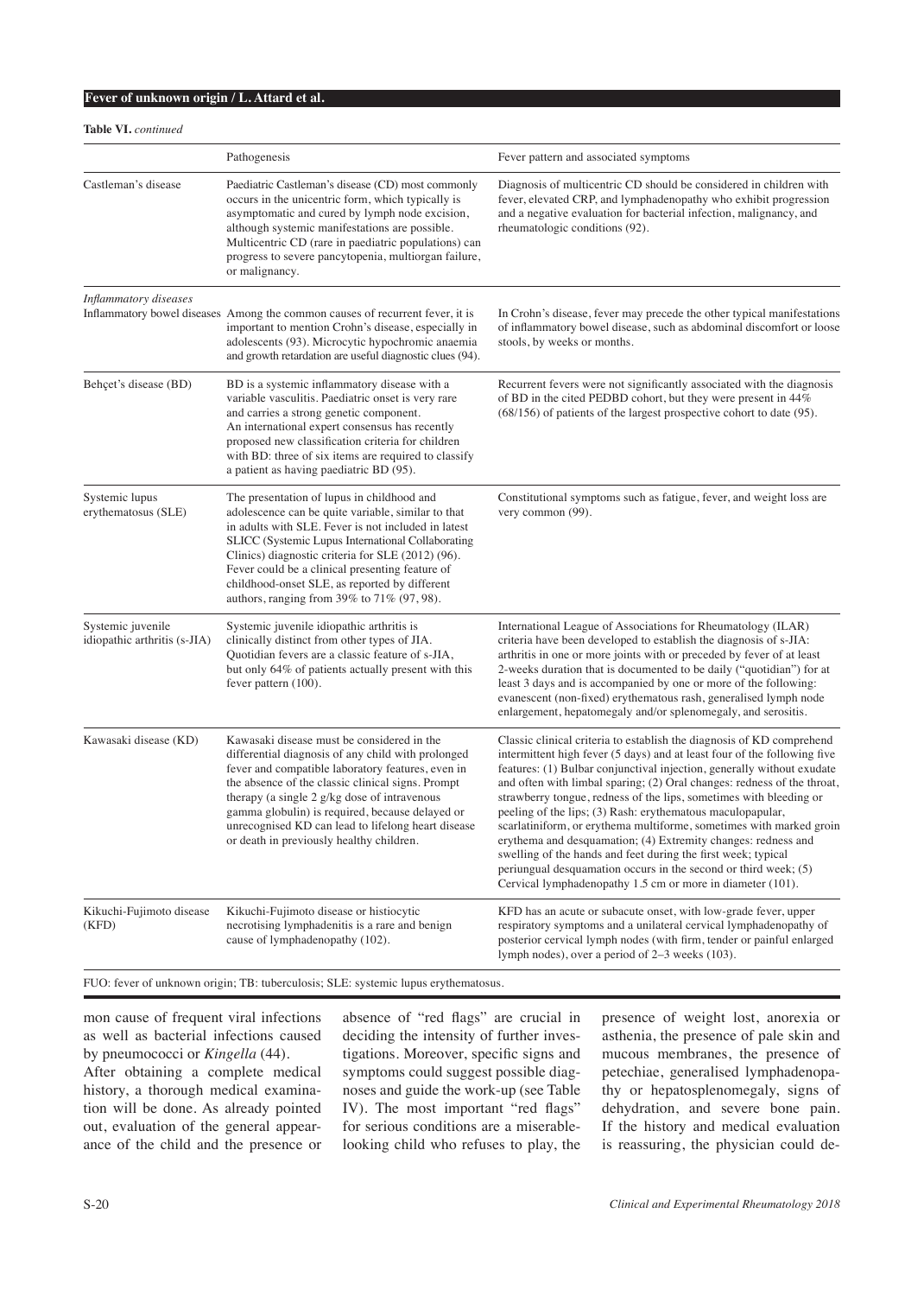cide to keep the child under observation and wait for the fever to resolve or other signs to appear. In this case, strict follow-up is warranted and asking the parents to keep a "fever diary" could be a useful tip (42). In the majority of cases, some blood-work are asked for, even in conditions that do not appear to be serious. We believe reasonable firststep laboratory investigations should include complete blood count, blood smear, ESR, CRP, kidney and liver function tests, muscle enzymes, LDH, urinalysis, and, in younger children, urine culture. Other first-level work-up should be guided by clinical suspicion and could include chest x-ray, echocardiography, abdominal ultrasound, pharyngeal swab, and urine culture (see Table V). In cases where the medical history is not reassuring or the child presents with signs or symptoms of serious condition, further work-up will be decided upon hospital admission, and guided by the main hypothesis (see Table VI).

# *Approach to the child with recurrent fever: when to suspect an autoinflammatory disease*

Sometimes the fever becomes a clinical dilemma not because it is without an apparent cause, but for its recurrence. The sentence "my child has always fever" is one of the commonest paediatricians could hear in their routine practice. In the majority of cases, a skilled paediatrician could easily discuss this statement with the parents and demonstrate that what the child is experiencing is just the normal recurrence of infections, as expected in the paediatric age. For this purpose, it is crucial to underline again the importance of a "fever diary" and to take some time to clearly observe the evolution of the clinical picture over time, if there are no "red flags" for dangerous situations. From a practical point of view, when approaching a child with recurrent fever, it may be useful to differentiate between "periodic" and "recurrent" fevers. The term "periodic" refers to a situation where fever episodes recur very regularly and, to our knowledge, there are only two clinical entities that are true periodic fevers:

cyclic neutropenia and periodic fever with aphthous stomatitis and adenitis syndrome (PFAPA) (42, 45).

In cyclic neutropenia, blood neutrophil counts reach a nadir every 21 days, resulting in fever, malaise, mouth ulcers, and bacterial infections, most commonly of the airways (otitis, pneumonia). The disease is caused by mutations in the neutrophil elastase gene (ELANE), which is inherited through an autosomal dominant pattern and leads to a reduced production and accelerated apoptosis of myeloid progenitor cells in the bone marrow. In cases of clinical suspicion, it is necessary to obtain weekly haemograms of the patient consecutively for 6 weeks, in order to document a drop in neutrophil levels. Definitive diagnosis is made by gene testing. Patients usually respond well to treatment with granulocyte colonystimulating factor (46).

PFAPA syndrome, first described in 1987, is the most common periodic fever in children. Distinctive features of PFAPA syndrome are: the recurrence of stereotyped episodes of fever plus the typical signs of pharyngitis (almost 90% of patients), lymphadenopathy (75% of patients), and oral aphtosis (30% of patients). Other possible signs and symptoms are abdominal pain and arthralgia. The episodes are typically self-limiting and affected children show normal growth and development. The fever episodes are typically aborted by the prompt administration of steroids, the disease usually resolves spontaneously after a few years, and tonsillectomy is effective in more than 90% of children with PFAPA, while it is probably less effective in adult patients. Indeed, once believed to be an exclusively paediatric disease, it is now known that PFAPA may also affect adults (47-49). Although PFAPA was considered the only "non-monogenic periodic fever", Cheung *et al.* recently performed whole exome sequencing in 82 unrelated PFAPA patients and identified a frameshift variant in the *CARD* gene (CARD8-FS); the mutant CARD8-FS protein was unable to bind the NOD domain of the NLRP3 inflammasome (50).

After ruling out periodic fevers it is

necessary to address the different causes of recurrent fevers. As for FUO, the three main categories of recurrent fevers are infections, neoplasia, and autoimmune/inflammatory. It is beyond the scope of this review to describe all these forms, which are summarised in Table VI. Once the "big three" are excluded, the physician should consider the possibility the patient has a monogenic autoinflammatory disease (AID). The characteristics of these syndromes are reviewed elsewhere in this volume. From a general point of view, the physician should be aware that AIDs with the differential of recurrent fevers have, as their most striking feature, the recurrence of stereotyped episodes of fever with variable signs of systemic and multi-organ inflammation. Once again, the identification of AIDs requires a careful evaluation of both history and clinical details and, if a monogenic AID is suspected, the next step would be to identify the most probable one. For this purpose it is important to consider:

- The family history: the possible presence of more than one affected individual within a family may be very useful in identifying the inheritance pattern. Moreover, some AIDs are more common within specific ethnicities.
- The age at onset: this is an important piece of information to rule out mevalonate kinase deficiency (MKD), since this syndrome has not been described to have an adult onset.
- The duration of the attacks: each one of the four main monogenic AIDs has a characteristic duration of fever episodes, and this information will be of much help in differentiating them.
- The free interval between the episodes: the extreme regularity of the attack is more typical for PFAPA syndrome than monogenic AIDs.
- The  $sign(s)/symptom(s)$  that recur regularly at every fever episode and possibly dominate the clinical picture: even though monogenic AIDs show a large overlap of clinical manifestations, each one of them has more specific clinical signs or symptoms (for example, monocytic fascii-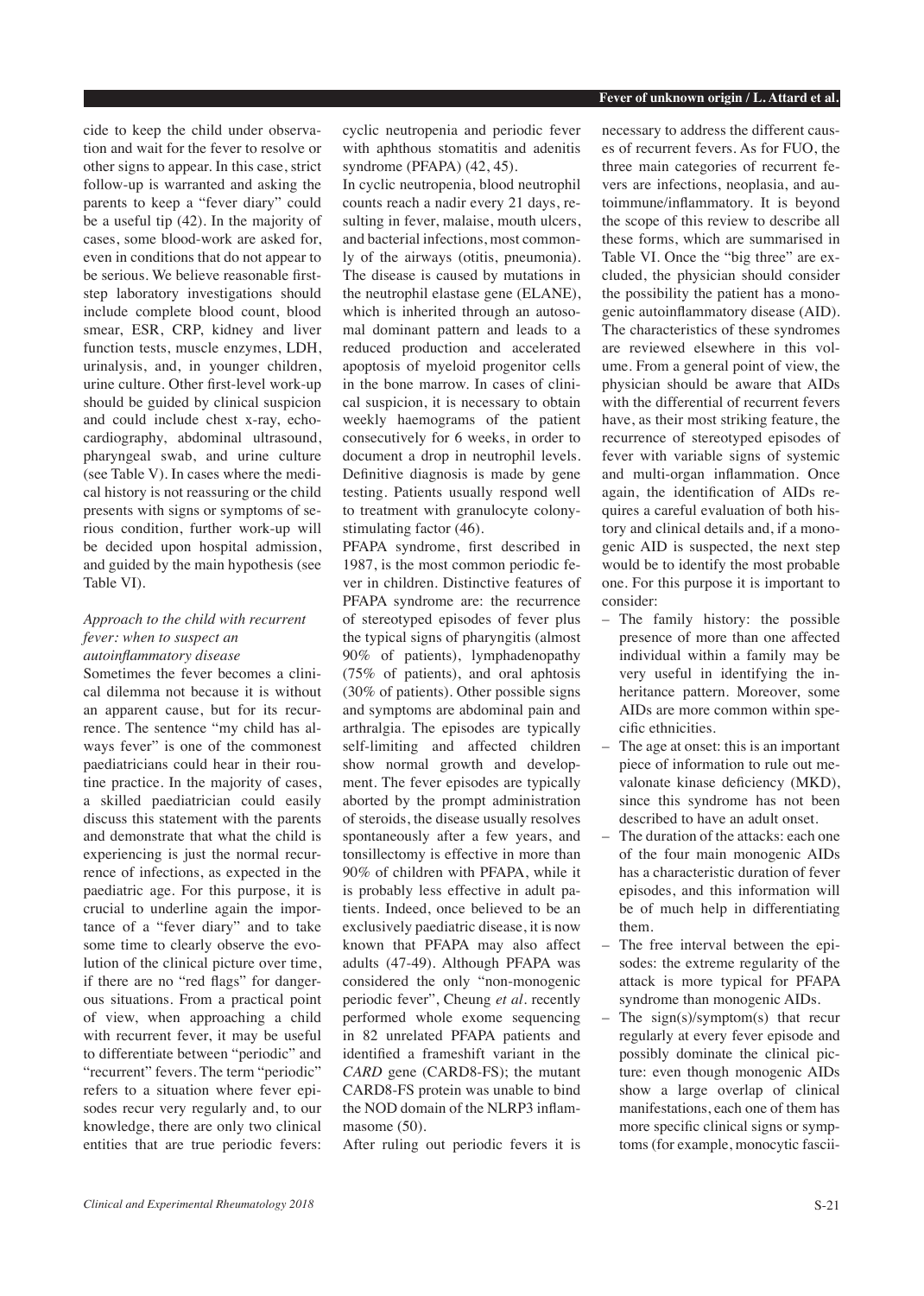tis for TRAPS [TNF receptor-associated periodic syndrome], erysipelaslike erythema for FMF, urticaria-like rash for CAPS [cryopyrin-associated periodic syndrome], and vomiting for MKD). If at least one of these symptoms is present in the clinical picture then the clinical diagnosis may be quite straightforward.

Final confirmation will be obtained with genetic analysis. This approach is relatively easy with some clinical experience and in the case of a very typical clinical history. Unfortunately, it is not infrequent that, especially in adult patients, the disease manifests itself in oligosymptomatic forms. In such cases, the final diagnosis relies on a very high index of suspicion and may require evaluation by a physician with expertise in these diseases. One helpful measure in identifying patients with AIDs and in deciding which genetic test to run may come from two sets of published criteria, developed for children and adults, and also from the diagnostic criteria published by experts in the field (51-53).

## **Acknowledgments**

The authors acknowledge Dr Melanie Gatt for Health Publishing & Services Srl, for her English language assistance.

#### **References**

- 1. IIKUNI Y, OKADA J, KONDO H, KASHIWA-ZAKI S: Current fever of unknown origin 1982-1992*. Intern Med* 1994; 33: 67-73.
- 2. MOURAD O, PALDA V, DETSKY AS: A comprehensive evidence-based approach to fever of unknown origin*. Arch Intern Med*  2003; 163: 545-51.
- 3. KNOCKAERT DC, VANDERSCHUEREN S BLOCKMANS D: Fever of unknown origin in adults: 40 years on*. J Intern Med* 2003; 253: 263-75.
- 4. PETERSDORF RG, BEESON PB: Fever of unexplained origin: report on 100 cases*. Medicine* (Baltimore) 1961; 40: 1-30.
- 5. DURACK DT, STREET AC: Fever of unknown origin--reexamined and redefined*. Curr Clin Top Infect Dis* 1991; 11: 35-51.
- 6. ARNOW PM, FLAHERTY JP: Fever of unknown origin*. Lancet* 1997; 350: 575-80.
- 7. KNOCKAERT DC: Recurrent fevers of unknown origin*. Infect Dis Clin North Am*  2007; 21: 1189-211, xi.
- 8. BONACI-NIKOLIC B, JEREMIC I, NIKOLIC M, ANDREJEVIC S, LAVADINOVIC L: High procalcitonin in a patient with drug hypersensitivity syndrome*. Intern Med* 2009; 48: 1471-4.
- 9. CANTARIN-EXTREMERA V, CASTANO-

DE LA MOTA C, ALVAREZ-COCA J *et al.*: Procalcitonin, a high acute phase reactant in antiepileptic hypersentivity syndrome in pediatric age*. Eur J Paediatr Neurol* 2012;  $16: 200-2.$ 

- 10. MULDERS-MANDERS C, SIMON A, BLEEK-ER-ROVERS C: Fever of unknown origin*. Clin Med* (Lond) 2015; 15: 280-4.
- 11. SCIRE CA, CAVAGNA L, PEROTTI C, BRU-SCHI E, CAPORALI R, MONTECUCCO C: Diagnostic value of procalcitonin measurement in febrile patients with systemic autoimmune diseases*. Clin Exp Rheumatol*   $2006: 24: 123-8.$
- 12. WRIGHT WF, MACKOWIAK PA: Fever of Unknown Origin. *In*: BENNETT JE, DOLIN R, BLASER MJ, eds. Mandell, Douglas, and Bennett's Principles and Practice of Infectious Diseases, 8th Edition. London, United Kingdom: Elsevier Health Sciences, 2015: 3904.
- 13. HOT A, PÉRARD L, COPPÉRÉ B *et al.*: Diagnostic étiologique des fiévres récurrente à l'age adulte: a propos de 95 observations. *Rev Med Interne* 2006; 27: S289.
- 14. VIDAL E: Fiévres récurrentes non génétiques. *Rev Med Interne* 2006; 27: S261-3.
- 15. BLEEKER-ROVERS CP, VOS FJ, de KLEIJN EM *et al.*: A prospective multicenter study on fever of unknown origin: the yield of a structured diagnostic protocol*. Medicine* (Baltimore) 2007; 86: 26-38.
- 16. de KLEIJN EM, vandenBROUCKE JP, van DER MEER JW: Fever of unknown origin (FUO). I A. prospective multicenter study of 167 patients with FUO, using fixed epidemiologic entry criteria. The Netherlands FUO Study Group*. Medicine* (Baltimore) 1997; 76: 392-400.
- 17. KNOCKAERT DC: Recurrent fever of unknown origin,. *In*: CUNHA BA, ed. Fever of unknown origin New York: Information healthcare, 2007:133-49.
- 18. KNOCKAERT DC, VANNESTE LJ, BOBBAE-RS HJ: Recurrent or episodic fever of unknown origin. Review of 45 cases and survey of the literature*. Medicine* (Baltimore) 1993; 72: 184-96.
- 19. KNOCKAERT DC, VANNESTE LJ, VANNESTE SB, BOBBAERS HJ: Fever of unknown origin in the 1980s. An update of the diagnostic spectrum*. Arch Intern Med* 1992; 152: 51-5.
- 20. VANDERSCHUEREN S, KNOCKAERT D, ADRIAENSSENS T *et al.*: From prolonged febrile illness to fever of unknown origin: the challenge continues*. Arch Intern Med*  2003; 163: 1033-41.
- 21. KAUFMANN Y, MANY A, RECHAVI G *et al.*: Brief report: lymphoma with recurrent cycles of spontaneous remission and relapse- -possible role of apoptosis*. N Engl J Med*  1995; 332: 507-10.
- 22. FAUTREL B, ZING E, GOLMARD JL *et al.*: Proposal for a new set of classification criteria for adult-onset still disease*. Medicine*  (Baltimore) 2002; 81: 194-200.
- 23. MERT A, OZARAS R, TABAK F *et al.*: Fever of unknown origin: a review of 20 patients with adult-onset Still's disease*. Clin Rheumatol* 2003; 22: 89-93.
- 24. GROM AA: Macrophage activation syndrome and reactive hemophagocytic lym-

phohistiocytosis: the same entities? *Curr Opin Rheumatol* 2003; 15: 587-90.

- 25. LAUTENSCHLAGER S, ITIN PH: [Schnitzler syndrome]*. Hautarzt* 1993; 44: 781-4.
- 26. LIPSKER D, VERAN Y, GRUNENBERGER F, CRIBIER B, HEID E, GROSSHANS E: The Schnitzler syndrome. Four new cases and review of the literature*. Medicine* (Baltimore) 2001; 80: 37-44.
- 27. FEDERICI L, RITTORE-DOMINGO C, KONE-PAUT I *et al.*: A decision tree for genetic diagnosis of hereditary periodic fever in unselected patients*. Ann Rheum Dis* 2006; 65: 1427-32.
- 28. PADEH S, LIVNEH A, PRAS E *et al.*: Familial Mediterranean fever in children presenting with attacks of fever alone*. J Rheumatol*  2010; 37: 865-9.
- 29. PADEH S, SHINAR Y, PRAS E *et al.*: Clinical and diagnostic value of genetic testing in 216 Israeli children with Familial Mediterranean fever*. J Rheumatol* 2003; 30: 185- 90.
- 30. URETEN K, GONULALAN G, AKBAL E *et al.*: Demographic, clinical and mutational characteristics of Turkish familial Mediterranean fever patients: results of a single center in Central Anatolia*. Rheumatol Int* 2010; 30: 911-5.
- 31. de KLEIJN EM, KNOCKAERT DC, van der MEER JW: Fever of unknown origin: a new definition and proposal for diagnostic workup*. Eur J Intern Med* 2000; 11: 1-3.
- 32. WING R, DOR MR, McQUILKIN PA: Fever in the pediatric patient*. Emerg Med Clin North Am* 2013; 31: 1073-96.
- 33. ANTOON IW, POTISEK NM, LOHR JA: Pediatric Fever of Unknown Origin*. Pediatr Rev*  2015; 36: 380-90; quiz 91.
- 34. NIVEN DJ, GAUDET JE, LAUPLAND KB, MRKLAS KJ, ROBERTS DJ, STELFOX HT: Accuracy of peripheral thermometers for estimating temperature: a systematic review and meta-analysis*. Ann Intern Med* 2015; 163: 768-77.
- 35. El-RADHI AS, PATEL SP: Temperature measurement in children with cancer: an evaluation*. Br J Nurs* 2007; 16: 1313-6.
- 36. NIEHUES T: The febrile child: diagnosis and treatment*. Dtsch Arztebl Int* 2013; 110: 764- 73.
- 37. CHUSID MJ: Fever of Unknown Origin in Childhood*. Pediatr Clin North Am* 2017;  $64.205 - 30$
- 38. CHOW A, ROBINSON JL: Fever of unknown origin in children: a systematic review*. World J Pediatr* 2011; 7: 5-10.
- 39. GAETA GB, FUSCO FM, NARDIELLO S: Fever of unknown origin: a systematic review of the literature for 1995-2004*. Nucl Med Commun* 2006; 27: 205-11.
- 40. PIZZO PA, LOVEJOY FH, JR., SMITH DH: Prolonged fever in children: review of 100 cases*. Pediatrics* 1975; 55: 468-73.
- 41. STATLER VA, MARSHALL GS: Characteristics of Patients Referred to a Pediatric Infectious Diseases Clinic With Unexplained Fever*. J Pediatric Infect Dis Soc* 2016; 5: 249-56.
- 42. MARSHALL GS: Prolonged and recurrent fevers in children*. J Infect* 2014; 68 (Suppl. 1): S83-93.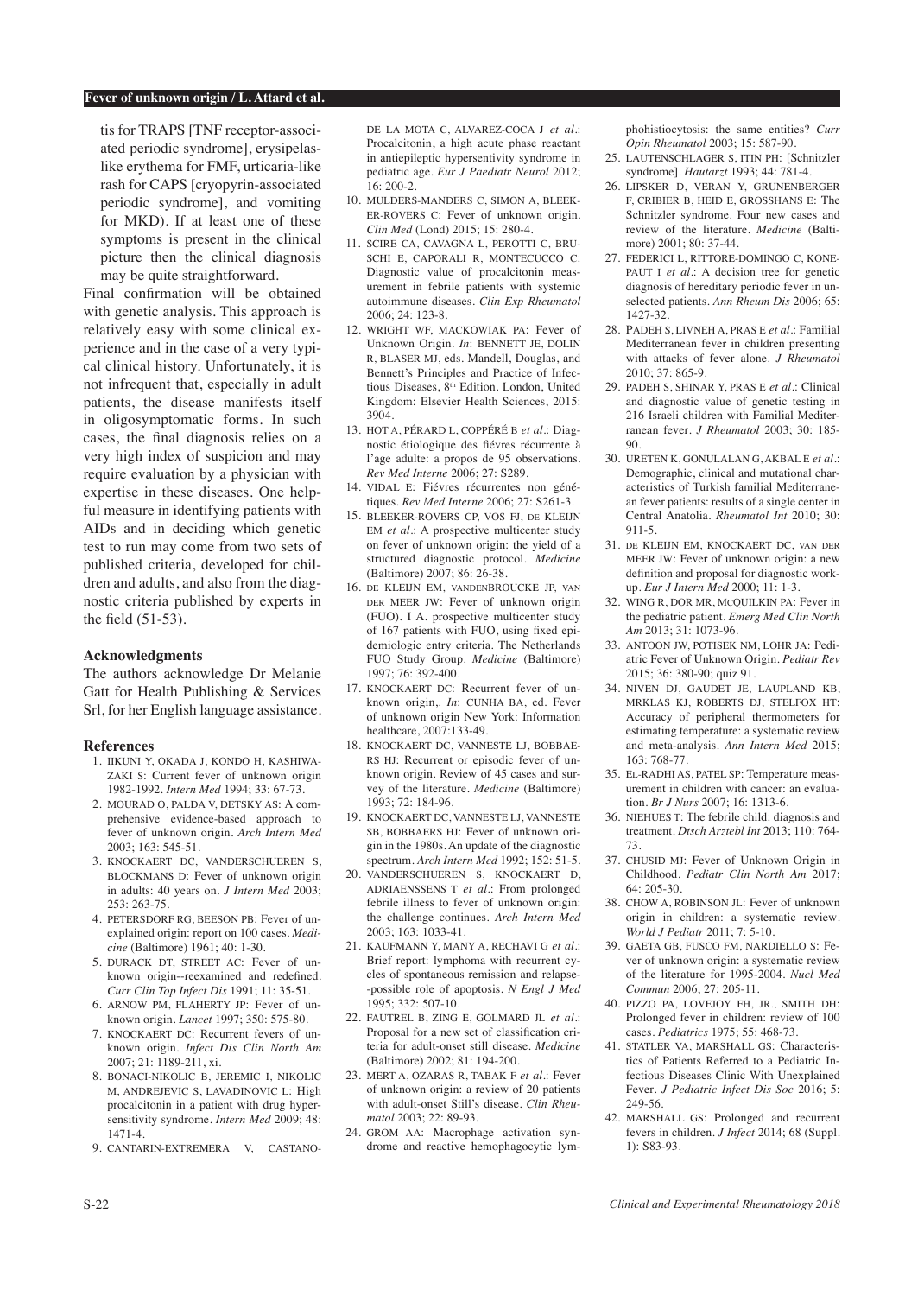- 43. KLEIMAN MB: The complaint of persistent fever. Recognition and management of pseudo fever of unknown origin*. Pediatr Clin North Am* 1982; 29: 201-8.
- 44. YAGUPSKY P, PORSCH E, ST GEME JW, 3rd: Kingella kingae: an emerging pathogen in young children*. Pediatrics* 2011; 127: 557- 65.
- 45. GATTORNO M, CAORSI R, MEINI A *et al.*: Differentiating PFAPA syndrome from monogenic periodic fevers*. Pediatrics* 2009;  $124 \cdot e721 - 8$
- 46. DALE DC, WELTE K: Cyclic and chronic neutropenia*. Cancer Treat Res* 2011; 157: 97-108.
- 47. CATTALINI M, SOLIANI M, RIGANTE D *et al.*: Basic Characteristics of Adults with Periodic Fever, Aphthous Stomatitis, Pharyngitis, and Adenopathy Syndrome in Comparison with the Typical Pediatric Expression of Disease*. Mediators Inflamm* 2015; 2015: 570418.
- 48. VIGO G, ZULIAN F: Periodic fevers with aphthous stomatitis, pharyngitis, and adenitis (PFAPA)*. Autoimmun Rev* 2012; 12: 52- 5.
- 49. VITALE A, ORLANDO I, LOPALCO G *et al.*: Demographic, clinical and therapeutic findings in a monocentric cohort of adult patients with suspected PFAPA syndrome*. Clin Exp Rheumatol* 2016; 34 (Suppl. 102): S77-81.
- 50. CHEUNG MS, THEODOROPOULOU K, LU-GRIN I, MARTINON F, BUSSO N, HOFER M: Periodic Fever with Aphthous Stomatitis, Pharyngitis, and Cervical Adenitis Syndrome Is Associated with a CARD8 Variant Unable To Bind the NLRP3 Inflammasome*. J Immunol* 2017; 198: 2063-9.
- 51. CANTARINI L, IACOPONI F, LUCHERINI OM *et al.*: Validation of a diagnostic score for the diagnosis of autoinflammatory diseases in adults*. Int J Immunopathol Pharmacol*  2011; 24: 695-702.
- 52. FEDERICI S, SORMANI MP, OZEN S *et al.*: Evidence-based provisional clinical classification criteria for autoinflammatory periodic fevers*. Ann Rheum Dis* 2015; 74: 799- 805.
- 53. GATTORNO M, SORMANI MP, D'OSUALDO A *et al.*: A diagnostic score for molecular analysis of hereditary autoinflammatory syndromes with periodic fever in children*. Arthritis Rheum* 2008; 58: 1823-32.
- 54. CUNHA BA, LORTHOLARY O, CUNHA CB: Fever of unknown origin: a clinical approach*. Am J Med* 2015; 128: 1138 e1- e15.
- 55. TORREGGIANI S, FILOCAMO G, ESPOSITO S: Recurrent Fever in Children*. Int J Mol Sci* 2016; 17: 448.
- 56. SIMONSEN KA, ANDERSON-BERRY AL, DE-LAIR SF, DAVIES HD: Early-onset neonatal sepsis*. Clin Microbiol Rev* 2014; 27: 21-47.
- 57. GRAHAM PL, 3rd, BEGG MD, LARSON E, DELLA-LATTA P, ALLEN A, SAIMAN L: Risk factors for late onset gram-negative sepsis in low birth weight infants hospitalized in the neonatal intensive care unit*. Pediatr Infect Dis J* 2006; 25: 113-7.
- 58. AMPOFO K: Infectious disease issues in adoption of young children*. Curr Opin Pediatr* 2013; 25: 78-87.
- 59. HUSAIN Z, REDDY BY, SCHWARTZ RA: DRESS syndrome: Part I. Clinical perspectives*. J Am Acad Dermatol* 2013; 68: 693 e1-14; quiz 706-8.
- 60. CASARIN COSTA JR, VIRGENS AR, MESTRE LO *et al.*: Sweet Syndrome*. J Cutan Med Surg* 2017: 1203475417690719.
- 61. JEFFREY MODELL FOUNDATION. Available from: http://www.info4pi.org. Accessed: June 2017.
- 62. EISENDRATH SJ, FEDER A: Management of factitious disorder. *In*: FELDMAN MD, EI-SENDRATH SJ, eds. The Spectrum of Factitious Disorders Washington, DC: American Psychiatric Press, 1996: 195-213.
- 63. ELWYN TS, AHMED I, FELDMAN MD: Factitious Disorder Imposed on Self (Munchausen's Syndrome). 2016. Available from: http://emedicine.medscape.com/ article/291304-overview. Accessed: June 2017.
- 64. KUMAR YP, AGRAWAL J, MOHANLAKSHMI J, KUMAR PS: Langerhans cell histiocytosis revisited: Case report with review*. Contemp Clin Dent* 2015; 6: 432-6.
- 65. TOKITA N, SEKHAR HK, SACHS M, DALY JF: Familial dysautonomia (Riley-Day syndrome). Temporal bone findings and otolaryngological manifestations*. Ann Otol Rhinol Laryngol Suppl* 1978; 87: 1-12.
- 66. McGREGOR AC, MOORE DA: Infectious causes of fever of unknown origin*. Clin Med* (Lond) 2015; 15: 285-7.
- 67. ULUG M, YAMAN Y, YAPICI F, CAN-ULUG N: Clinical and laboratory features, complications and treatment outcome of brucellosis in childhood and review of the literature*. Turk J Pediatr* 2011; 53: 413-24.
- 68. Brucellosis. Available from: http://www. mayoclinic.org/diseases-conditions/brucellosis/symptoms-causes/dxc-20214311. Accessed: June 2017.
- 69. CUTLER SJ: Relapsing Fever Borreliae: A Global Review*. Clin Lab Med* 2015; 35: 847-65.
- 70. CHANG CC, LEE CJ, OU LS, WANG CJ, HUANG YC: Disseminated cat-scratch disease: case report and review of the literature*. Paediatr Int Child Health* 2016; 36: 232-4.
- 71. FOUCAULT C, BROUQUI P, RAOULT D: Bartonella quintana characteristics and clinical management*. Emerg Infect Dis* 2006; 12: 217-23.
- 72. BOFINGER JJ, SCHLOSSBERG D: Fever of unknown origin caused by tuberculosis*. Infect Dis Clin North Am* 2007; 21: 947-62, viii.
- 73. MIGUEL-GOMEZ L, BAGAZGOITIA L, HER-MOSA-GELBARD A, SANCHEZ-NEILA N, LOPEZ-DE PEDRO A, QUINONES-CONEO K: Chronic meningococcemia in an immunocompetent child*. J Paediatr Child Health*  2016; 52: 853-4.
- 74. COSTA-PINTO J, MORLEY C, HAUSER S: A case of rat bite fever in a 12-year-old boy*. J Paediatr Child Health* 2017; 53: 84-6.
- 75. WALKER JW, REYES LB: Rat Bite Fever: A Case Report and Review of the Literature*. Pediatr Emerg Care* 2016: [Epub ahead of print].
- 76. VETSIKA EK, CALLAN M: Infectious mono-

nucleosis and Epstein-Barr virus*. Expert Rev Mol Med* 2004; 6: 1-16.

- 77. IMASHUKU S: Systemic type Epstein-Barr virus-related lymphoproliferative diseases in children and young adults: challenges for pediatric hemato-oncologists and infectious disease specialists*. Pediatr Hematol Oncol*  2007; 24: 563-8.
- 78. PULLEN H, WRIGHT N, MURDOCH JM: Hypersensitivity reactions to antibacterial drugs in infectious mononucleosis*. Lancet*   $1967 \cdot 2 \cdot 1176 - 8$
- 79. ZEDTWITZ-LIEBENSTEIN K, DIAB-ELSCH-AHAW M, FRASS M: Human Cytomegalovirus Infection in Nonimmunocompromised Patients: A Retrospective Analysis and Review of the Literature*. Intervirology* 2016; 59: 159-62.
- 80. QIU J, SODERLUND-VENERMO M, YOUNG NS: Human Parvoviruses*. Clin Microbiol Rev* 2017; 30: 43-113.
- 81. FISCHER GB, MOCELIN H, SEVERO CB, OLI-VEIRA FDE M, XAVIER MO, SEVERO LC: Histoplasmosis in children*. Paediatr Respir Rev* 2009; 10: 172-7.
- 82. CENTERS FOR DISEASE C, PREVENTION: Increase in reported coccidioidomycosis- -United States, 1998-2011*. MMWR Morb Mortal Wkly Rep* 2013; 62: 217-21.
- 83. FROST HM, ANDERSON J, IVACIC L, MEECE J: Blastomycosis in Children: An Analysis of Clinical, Epidemiologic, and Genetic Features*. J Pediatric Infect Dis Soc* 2017; 6: 49-56.
- 84. SCHUMACHER RF, SPINELLI E: Malaria in children*. Mediterr J Hematol Infect Dis*   $2012:4: e2012073.$
- 85. SANTANA IU, DIAS B, NUNES EA, ROCHA FA, SILVA FS, JR., SANTIAGO MB: Visceral leishmaniasis mimicking systemic lupus erythematosus: Case series and a systematic literature review*. Semin Arthritis Rheum*  2015; 44: 658-65.
- 86. SCHATTNER A, KESHET N: Pel-Ebstein cyclic fever: not just lymphoma*. Am J Med*  2010; 123: e3.
- 87. HILSON AJ: Pel-Ebstein fever*. N Engl J Med*  1995; 333: 66-7.
- 88. GREEN DM: The diagnosis and management of Wilms' tumor*. Pediatr Clin North Am*  1985; 32: 735-54.
- 89. HATTEN J, McGUFFIN A, MOGUL M: Inconspicuous Presentation of Metastatic Neuroblastoma*. W V Med J* 2016; 112: 38-41.
- 90. BROUWERS FM, EISENHOFER G, LENDERS JW, PACAK K: Emergencies caused by pheochromocytoma, neuroblastoma, or ganglioneuroma*. Endocrinol Metab Clin North Am* 2006; 35: 699-724, viii.
- 91. KANG JM, LEE WJ, KIM WB *et al.*: Systemic inflammatory syndrome and hepatic inflammatory cell infiltration caused by an interleukin-6 producing pheochromocytoma*. Endocr J* 2005; 52: 193-8.
- 92. SMITH C, LEE-MILLER C, DISHOP MK, COST C, WANG M, ASTURIAS EJ: Multicentric Castleman disease presenting with fever*. J Pediatr* 2014; 165: 1261-5.
- 93. ROSEN MJ, DHAWAN A, SAEED SA: Inflammatory Bowel Disease in Children and Adolescents*. JAMA Pediatr* 2015; 169: 1053-60.
- 94. MILLER LC, SISSON BA, TUCKER LB,